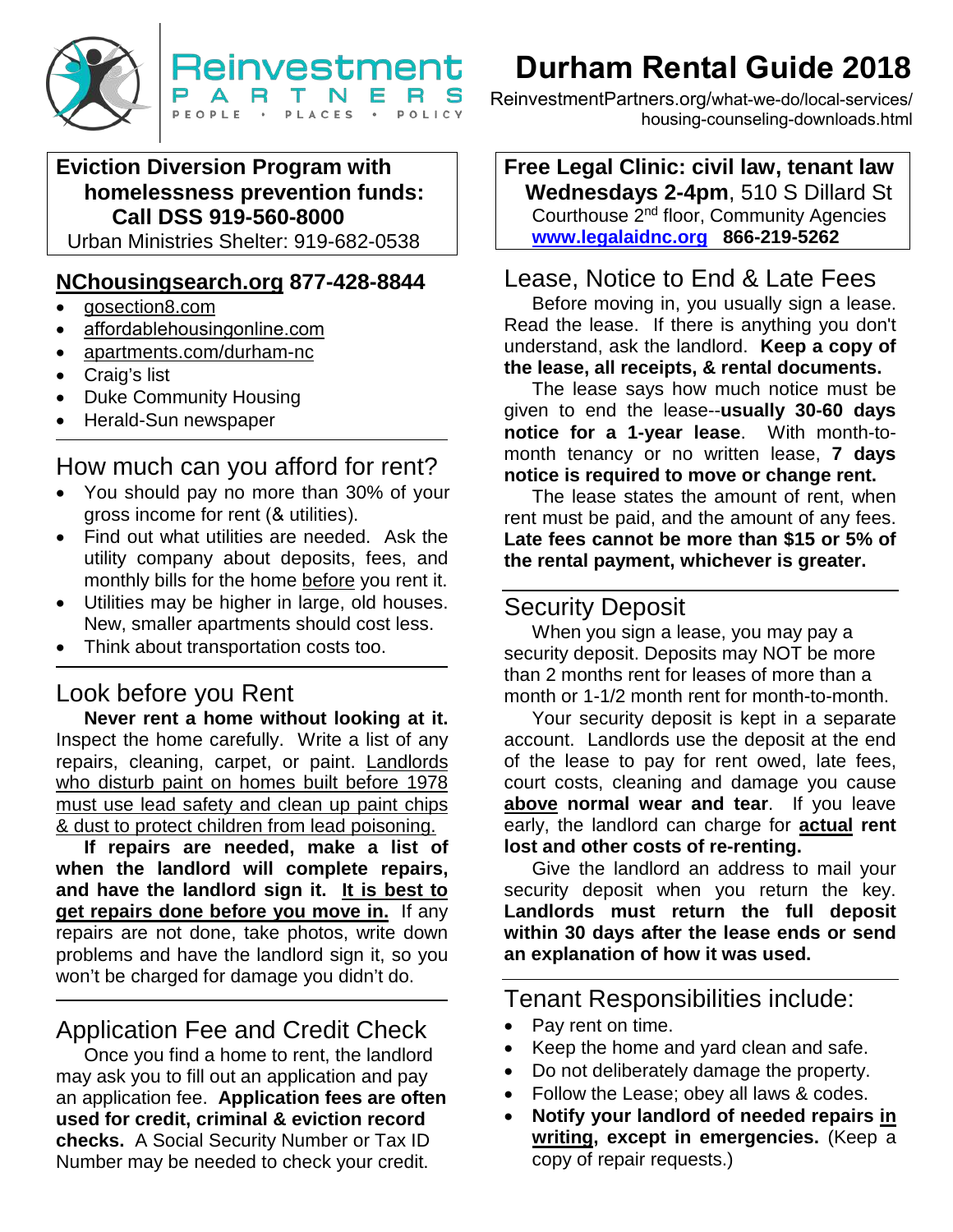# **North Carolina Laws** (NC General Statute 42-42)

# **State Law requires landlords to make prompt repairs, including:**

- **"Maintain in good and safe working order and promptly repair all electrical, plumbing, sanitary, heating, ventilating, air conditioning, and other facilities and appliances supplied or required to be supplied by the landlord,** provided that notification of needed repairs is made to the landlord in writing by the tenant, except in emergency situations."
- **Smoke detectors within 15 feet of all sleeping areas**. Residents may be expected to replace batteries.
- **Carbon Monoxide (CO) alarms** on each floor of homes with fuel-burning heat, stoves, water heaters, or attached garages. Residents may need to replace batteries.
- **Heating equipment** that can heat living areas to 68 degrees when it is 20 degrees outside from November 1 through March 31.
- **Plumbing**, toilet and bathtub/shower.
- **Electrical** wiring.
- **Steps, floors**, ceilings, roofs, chimneys.
- **Locks** on all outside doors.
- **Safe windows** with working locks.
- **No holes** allowing entry of rats or rodents.
- **No excessive standing water**, sewage, or flooding caused by plumbing leaks or inadequate drainage that contribute to mosquito infestation **or mold**.

# Other Landlord Responsibilities:

- Do what is necessary to keep the property in a livable condition.
- Provide housing and facilities required by State laws and local codes.
- Follow the Lease.
- Give proper notice to tenants.

# **Durham City Housing Code**

**In addition to NC laws, the Durham City Housing Code requires homes and yards in the City to be safe, healthy, and well-maintained.**

Homes means all housing, including singlefamily houses, apartments, mobile homes, and boarding houses. The Housing Code protects every City resident regardless of citizenship or immigration status. **For help from City Housing Inspections, call 919-560-1200.** 

### **The City Housing Code covers most items found in the home, including:**

**Appliances** (stoves, refrigerators, etc.) provided with the home must be in good repair.

**Bathrooms** must have a working toilet, sink, tub or shower, & window or fan for ventilation.

**Electricity** must be adequate. Wiring must be enclosed. Outlets & switches must be safe (two or more duplex outlets per room).

**Heat** must be central or permanent space heating units that safely heat all rooms to at least 68°F. Portable electric space heaters are not adequate. **Portable kerosene heaters are illegal, because they are not safe!**

**Hot & cold water** is required.

**Locks** must be on all exterior doors and are operated from inside and outside, such as dead bolts, NOT barrel bolts and padlocks.

**Paint** must not be flaking or peeling.

**Pest** control is the landlord's responsibility in duplexes or other multi-family apartments.

**Plumbing** and fixtures must work and not leak.

**Roofs** must not leak.

**Screens** must be in good repair on all operable doors & windows on May 1 to November 1, or the home must have central air conditioning.

**Security bars** must be able to be opened without tools from the inside of sleeping areas.

**Windows** must be easy to open, close, & lock. Windows must not be broken or boarded. All rooms must have a window open to the outside

**Yards** have no paint chips, trash, junk, or cars.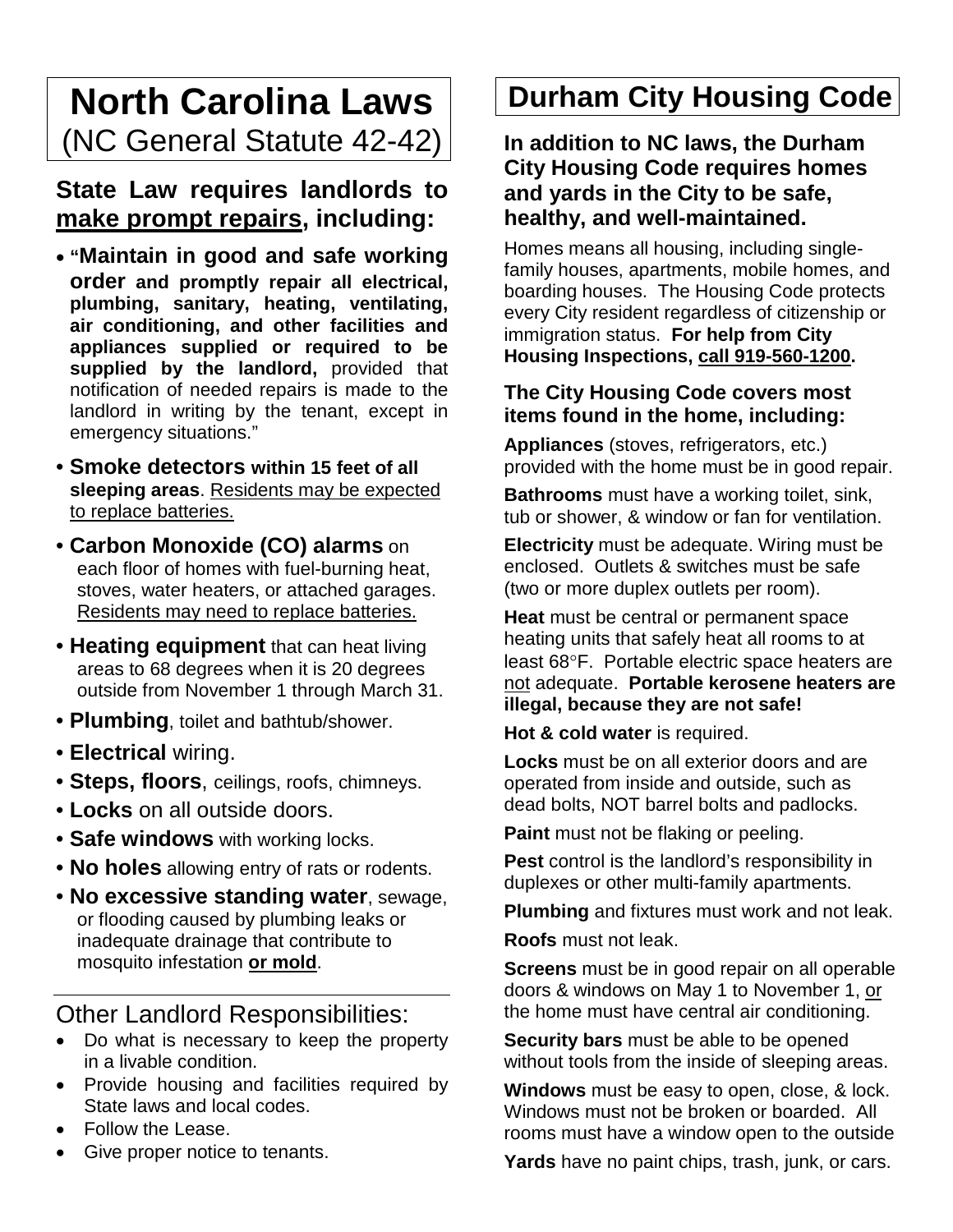# Small Claims Court

If your landlord does not make repairs after you have given written notice, you have the right to take your landlord to court. If your home is not livable, your landlord has violated the lease. This also gives you the right to move out without further rent payment, after giving proper notice to your landlord, even if you still have time on your lease. **If you stay in the home, you do NOT have the right to stop paying rent. You can sue for rent abatement from Small Claims Court.** The court may award you a refund of all or part of the rent you paid during the time your landlord was in violation of the lease.

To file a claim in Small Claims Court, go to the **new Courthouse, 510 South Dillard St, Durham, NC 27701, 1st floor, Civil Division.**  They can help you fill out the forms. The filing fee can be waived if you cannot afford it. For more information, call the **Clerk of the Civil Court 919-808-3003** or the **Civil Magistrate 919-808-3013**.

# Eviction

A landlord must go to court before evicting a tenant for not paying rent, or for violating any other terms of the lease. **You should get a notice of your court date.** These rules apply:

- Your landlord must win a court judgement before evicting you from your home.
- You cannot be locked out of the home before the court makes a decision.
- You must be informed that action is being taken against you and for what reason.
- If you pay what you owe plus court costs before or by the court date, the landlord cannot evict you, but you must bring the receipt to the court hearing.
- After the magistrate makes a judgement, you have 10 days to appeal, but you may have to pay a bond (usually the amount of the judgement) and future rent to the court.
- If you do not appeal, the landlord can get an order to have the Sheriff evict you within about 15 days of the hearing date.
- If you are evicted by the court process and your belongings are padlocked inside, the landlord must give you 10 days to get them.

# Legal Aid

### **[www.legalaidnc.org](http://www.legalaidnc.org/) 866-219-5262**

Low income people may get help with civil cases. Legal Aid, 201 W Main St #400, 27701, 919-688-6396.

**NC Lawyer Referral Service 800-662- 7660** can help you find a low cost lawyer.

**Free Landlord-Tenant Clinic Wednesdays 2-4pm,** Courthouse 2nd floor, 510 S Dillard St.

### Illegal Eviction

**Your landlord may not evict you in retaliation for filing a Housing Code complaint for 12 months or the end of your lease, but you must continue to pay rent.** If your landlord threatens a retaliatory eviction, call **City Housing Inspections, 919-560-1647,**  or **Legal Aid, 866-219-5262**. If you are threatened with an illegal eviction, **call the Sheriff's Civil Process Office, 919-560-0901.**

### Lead Poisoning from Old Paint

**Lead paint chips & dust can poison young children.** Even tiny amounts of lead can cause learning disabilities, brain damage, and other health problems.

Children under 6 are most at risk from lead. **Ask your doctor for lead test or call Lincoln Community Health Center, 919-956-4000.** 

If a child has lead poisoning, their home and child care should be tested for lead. For help, **call the Health Dept. 919-560-7800.** 

DO NOT dry sand or scrape paint on a home built before 1978. You could poison yourself and your children. ALWAYS use a trained, certified Lead Renovator. **Get Lead Renovator training at PEACH, 919-682-1300, www.peachdurham.org**.

Homes built before 1986 may have lead in solder on copper pipes. **To test your water for lead, call City Water, 919-560-4386.** 

If you rent a home built before 1978, the owner must give you any information they have on lead-based paint and hazards in the home. You should receive the brochure: **Protect Your Family from Lead in Your Home.** 

**Healthy Homes: Lorisa Seibel, 919-667-1000 ext. 25. Lorisa@ReinvestmentPartners.org**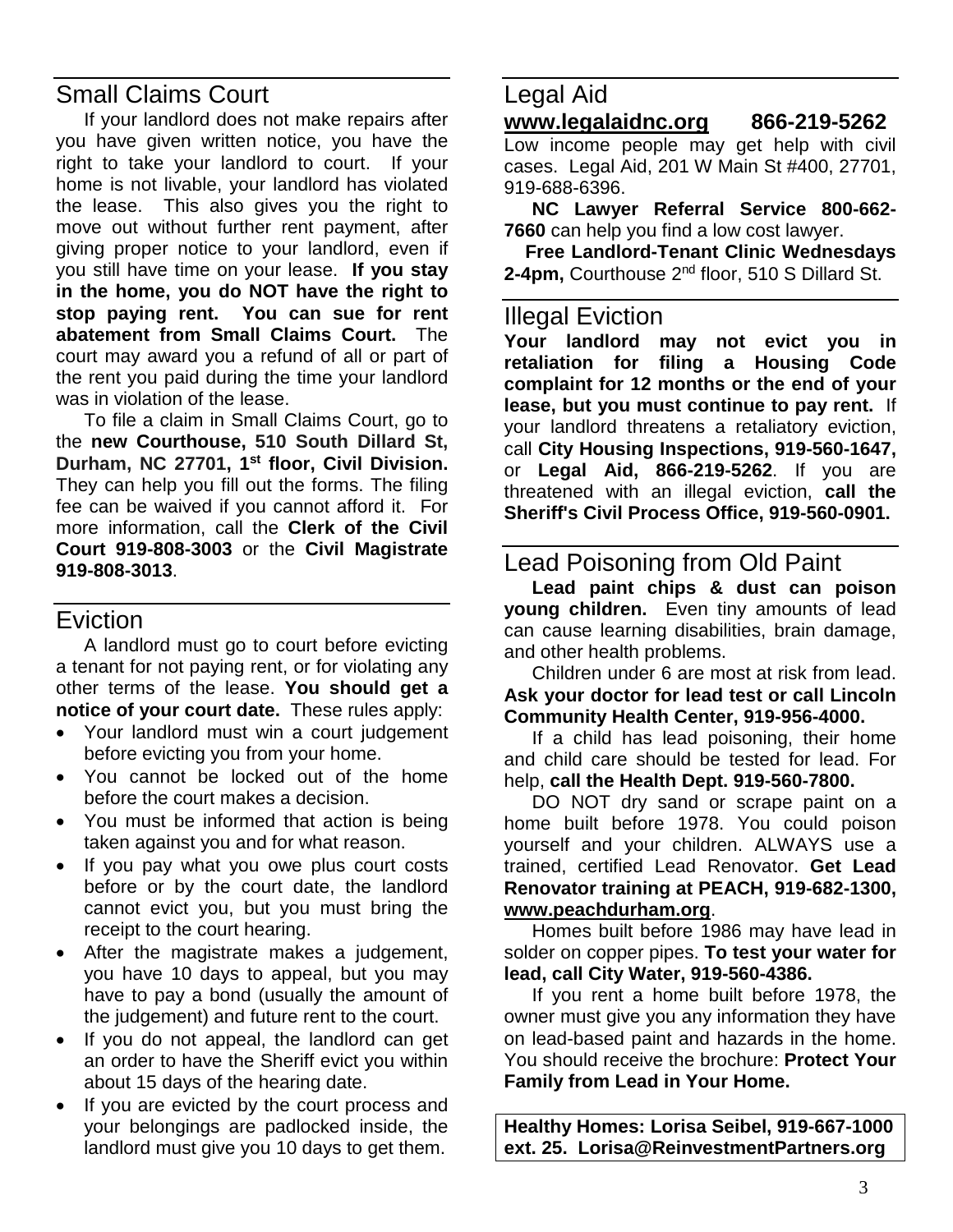### Fair Housing

You have the right to live anywhere you want, regardless of who you are or where you are from. Fair Housing Law prohibits discrimination in rental or sale of homes. It is **illegal for a landlord to discriminate against you based on race, religion, sex, color, national origin, handicap** (physical or mental disability or illness, including HIV/AIDS), or **familial status** (for example, if you have children or are pregnant).

Housing discrimination can take many forms. The law prohibits these practices:

- refusal to sell, rent, or lease,
- refusal to make reasonable accommodation or modification for the disabled,
- refusal to accommodate families with children,
- discriminatory advertising,
- discriminatory financing,
- steering (such as directing minorities only to predominantly minority areas).

Discrimination can be indirect as well as obvious. For example, if you are told over the telephone that a home is available but are then informed it has been rented when you arrive in person to inspect it, discrimination may have occurred.

**The Fair Housing Act requires apartment buildings with 4 or more units built after March 1991 to be accessible to disabled persons.** All units in buildings with elevators and all ground-floor units in buildings without elevators must be accessible.

In all apartments, a landlord must make reasonable accommodations and allow reasonable modifications to meet the needs of a disabled tenant. For example, a landlord should make common areas accessible to all tenants and should permit a tenant to install grab bars and other modifications to the home.

If you have any suspicions or complaints about the treatment you receive when renting or buying a home in Durham, contact **City of Durham Human Relations, 919-560-1200**.

### Connecting Utilities

After you sign the lease and pay the security deposit, you can move in, but you may need to connect utilities. Some apartments include utilities in the rent, but in most cases you will have to pay to connect utilities as well as monthly bills.

Some utilities check your credit. If you have no credit or bad credit you may be required to pay a security deposit or have a cosignor or credit reference.

**Electricity** 800-777- 9898 (toll free) Requests can be made by phone. **Security deposit may be required.**

#### **Gas**

PSNC Energy 877-776-2427 (toll free) **Security deposit may be required.**

#### **Water**

City of Durham: 919-560-1200

**\$50 deposit, plus \$50 fee (applied to 1st bill)** For next day service, bring your Lease to

City Hall, 101 City Hall Plaza, 1<sup>st</sup> fl., 27701. 48 hour service available by fax or email.

**If you have a high water bill due to a leak that was repaired, you may be able to get your bill reduced. Call 919-560-1200.** 

#### **Telephone:**

**Free mobile phones** for recipients of SSI, TANF, or food stamps.

• **Assurance Wireless: 1-888-898-4888** www.assurancewireless.com/

# **Public Housing & Housing Choice Voucher (Section 8)**

**Durham Housing Authority (DHA) 330 E. Main St., 27701 919-683-1551**

#### **[www.durhamhousingauthority.org](http://www.durhamhousingauthority.org/) Public Housing applications are online. Section 8 (HCV) applications are not accepted unless funding is available.**

To stay on waiting list(s), you must keep your address updated in writing when you move. Forms are available at the DHA office.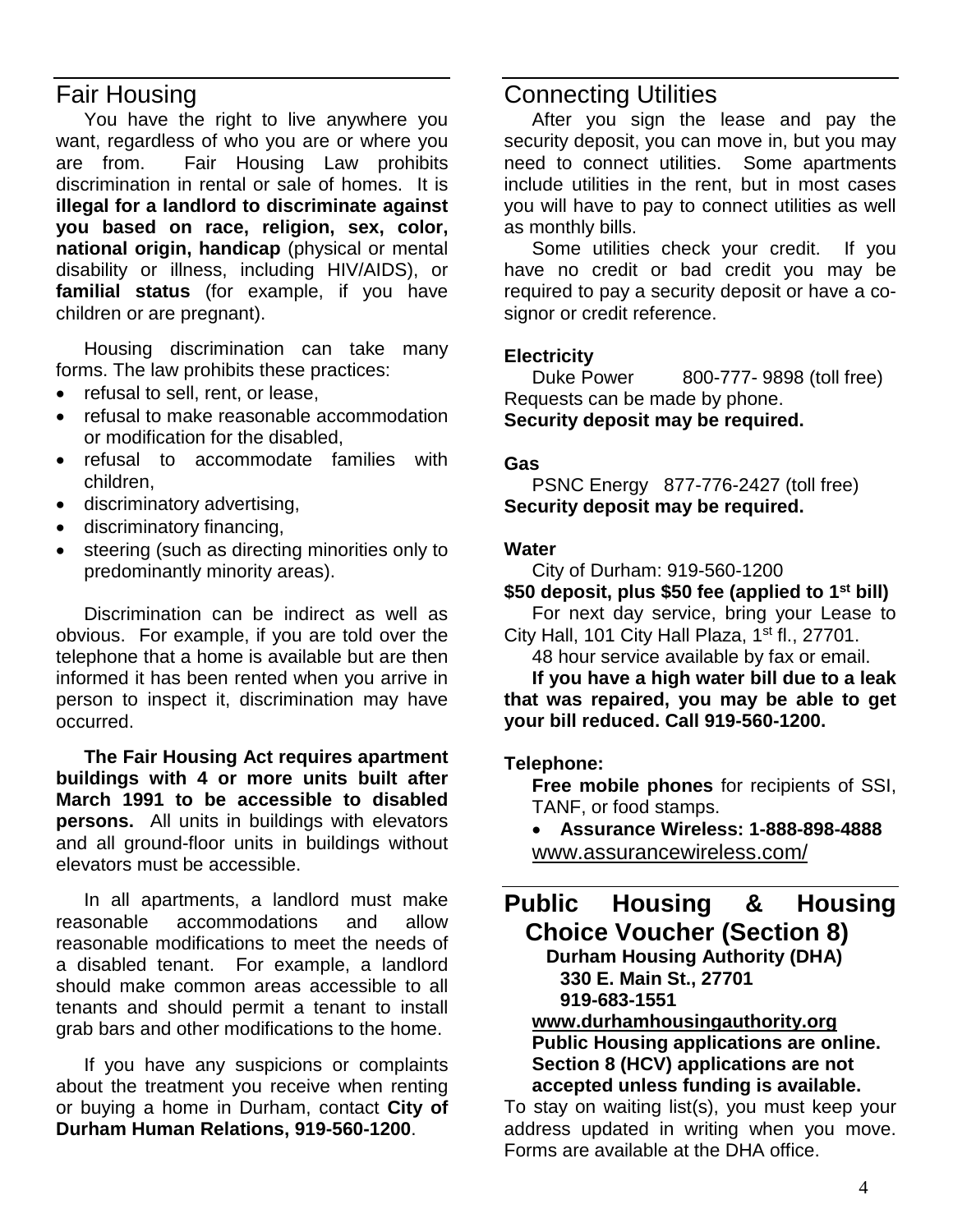# **If You Can't Pay Your Rent...**

Call the Department of Social Services at 919-560-8000, or go to 414 E Main St, 27701. They may have funds to prevent homelessness. Also, they can refer you to other agencies that may have funds and/or shelter. You can also contact churches.

#### **Department of Social Services 919-560-8000** [www.durhamcountync.gov/departments/dssv](http://www.durhamcountync.gov/departments/dssv)

 **Family w/ children Emergency Services:** 414 E. Main St, 27701 **919-560-8000**

 **Elderly & Disabled Emergency Services:** 414 E. Main St. 27701

DSS programs include: Homelessness Prevention, TANF, Food Stamps, Medicaid & free phones. DSS offers emergency funds for rent, utilities, heat, food, & medical bills for families, seniors, and persons with disabilities.

#### **Presbyterian Urban Ministries, 919-220-8757 2504 N Roxboro Rd. Call for appointment.**

(Housed in Northgate Presbyterian Church.) Serves senior citizens, disabled adults, and families with young children. Limited assistance for utility bills, rent and medication. Must provide wage stubs and receipts for the past 30 days that show at least 85% was spent for basic necessities.

#### **Salvation Army 919-688-7306 909 Liberty Street**

Call 8:00am for an appointment. Clients must be in emergency situation or demonstrate need for help to stay in the home.

#### **Catholic Charities 919-286-1964 3711 University Dr, Suite B**

#### **Call first for an appointment.**

Call for emergency assistance for rent & utilities. Food pantry. Family & individual counseling for a sliding fee.

#### **Second Mile Ministry 919-286-3596 Grey Stone Baptist Church**

**2601 Hillsborough Rd.** (Wednesdays 9:00am-12:00) Line up early. Food, emergency rent & utility assistance.

# Help for Special Populations

**Association for Retarded Citizens (ARC) 3500 Westgate Dr.** Support for adults with developmental disabilities to live independently.

#### **Durham Center for Senior Life 919-688-8247 406 Rigsbee Ave. Suite 202 (in the Senior Center)** Services for seniors age 60 and over. http://www.dcslnc.org

#### **Department of Social Services 919-560-8000**

Long-term care and housing assistance for disabled & elderly: <http://longtermcare.durhamcountync.info/>

**Independent Living Rehab 919-560-6810** Housing information, placement and modifications for people with severe physical disabilities.

## Assisted Living For Seniors

**Council for Senior Citizens 919-688-8247** Durham County Senior Resource Directory [www.councilseniorcitizens.org](http://www.councilseniorcitizens.org/)

#### **Department of Social Services 919-560-8000** Long-term care and housing listings.

<http://longtermcare.durhamcountync.info/>

**Rooming Establishments (Weekly Hotels)**

#### **WARNING: ROOMING ESTABLISHMENTS ARE HOTELS, & DO NOT HAVE THE SAME LEGAL PROTECTIONS FROM EVICTION AS OTHER HOUSING.**

| Econ Plaza (men)<br>3115 Fayetteville Street               | 919-682-8058 |
|------------------------------------------------------------|--------------|
| <b>Durham Residential Hall</b><br>(women) 425 Pilot Street | 919-226-1300 |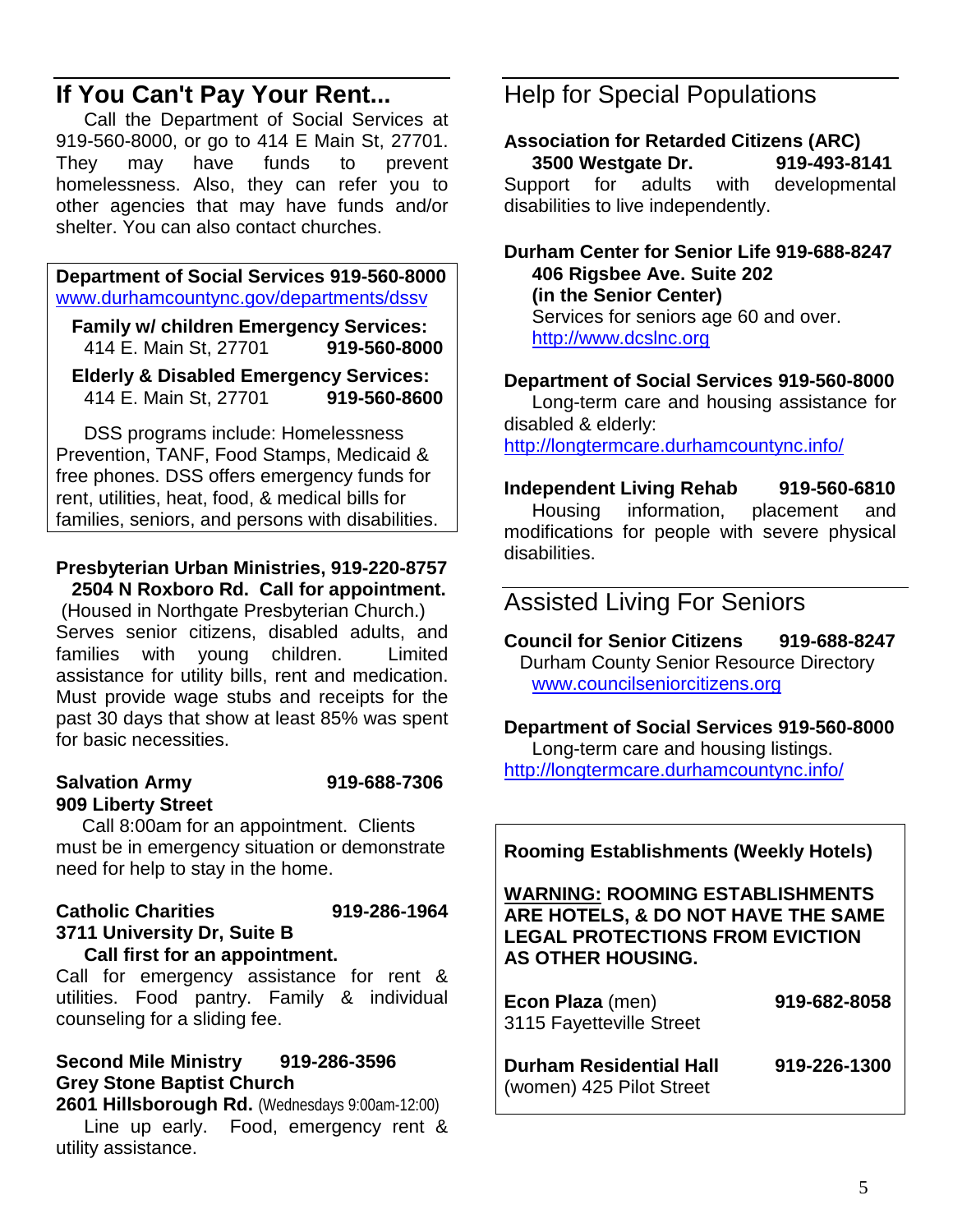# **Emergency Housing**

# **DSS homeless funds: 919-560-8000**

**Urban Ministries Shelter & Kitchen: 410 Liberty St. 919-682-0538 ext. 21** Community Kitchen serves 3 meals/day to all.

| <b>Durham Rescue Mission for Men</b> |              |
|--------------------------------------|--------------|
| 1201 E. Main St.                     | 919-688-9641 |
| <b>Women &amp; Families</b>          | 919-688-4909 |

**Interfaith Hospitality Network 919-682-2846** Shelter for families with children.

# **Transitional Housing**

**Genesis Home 919-683-5878** (Homeless families & foster care graduates)

**Dove House (Women) 919-682-3777**

**CAARE** (Veterans & homeless single people) 214 Broadway St. **919-683-5300**

**Housing for New Hope 919-489-6282** Rapid re-housing help for homeless persons.

# **Veterans Housing**

**Durham VA 919-286-0411 ext. 7065**  Healthcare for Homeless Veterans includes housing funds & support services.

**Volunteers of America 919-530-1100** Financial Assistance & Supportive Services to house veterans and their families.

**Maple Court Apts. 919-477-0571** (Transitional Housing for Veterans)

# **Disabled Housing**

## **Independent Living Rehab 919-560-6810**

 Counseling, accessible bathrooms, ramps & some durable medical equipment for people with severe physical disabilities.

**Life House of Durham 919-477-0427** Housing for people with severe physical disabilities.

# **Rental & Homeownership**

**Durham Housing Authority 919-683-1551** DHA Resident Services 919-683-8596

**Durham Community Land Trustees** Homes for sale & rent. **919-490-0063**

**Durham Habitat for Humanity 919-682-0516**  Homeownership, home repair & volunteer opportunities.

# **Home Ownership Counseling**

**Reinvestment Partners 919-667-1000** Free mortgage payment help, foreclosure prevention, and home buyer grants & loans.

# **Home Repairs**

**City Community Development 919-560-1200** Senior or disabled & low income homeowners.

**Durham Habitat for Humanity 919-682-0516** Homeowner repairs. DurhamHabitat.org

**Rebuilding Together of the Triangle** [www.rebuildingtogethertriangle.org](http://www.rebuildingtogethertriangle.org/)

919-341-5980

# **Resources**

| <b>City of Durham One Call</b> | 919-560-1200 |
|--------------------------------|--------------|
| www.durhamnc.gov/              |              |

**Durham Social Services 919-560-8000** [www.durhamcountync.gov/departments/dssv](http://www.durhamcountync.gov/departments/dssv)

**United Way 211 Help-Line 211** <http://cg.servicept.com/nc211/>

# **24-hour Crisis Lines: 911**

**Alliance Behavioral Healthcare (24-hour) [www.durhamcenter.org](http://www.durhamcenter.org/) 919-560-7100** Mental health & substance abuse services. Housing assistance for clients.

**Durham Crisis Response Center (24-hour)**  Shelters victims of domestic or sexual violence **English 919-403-6562** Spanish 919-519-3735

**Veterans Crisis Line 800-273-8255**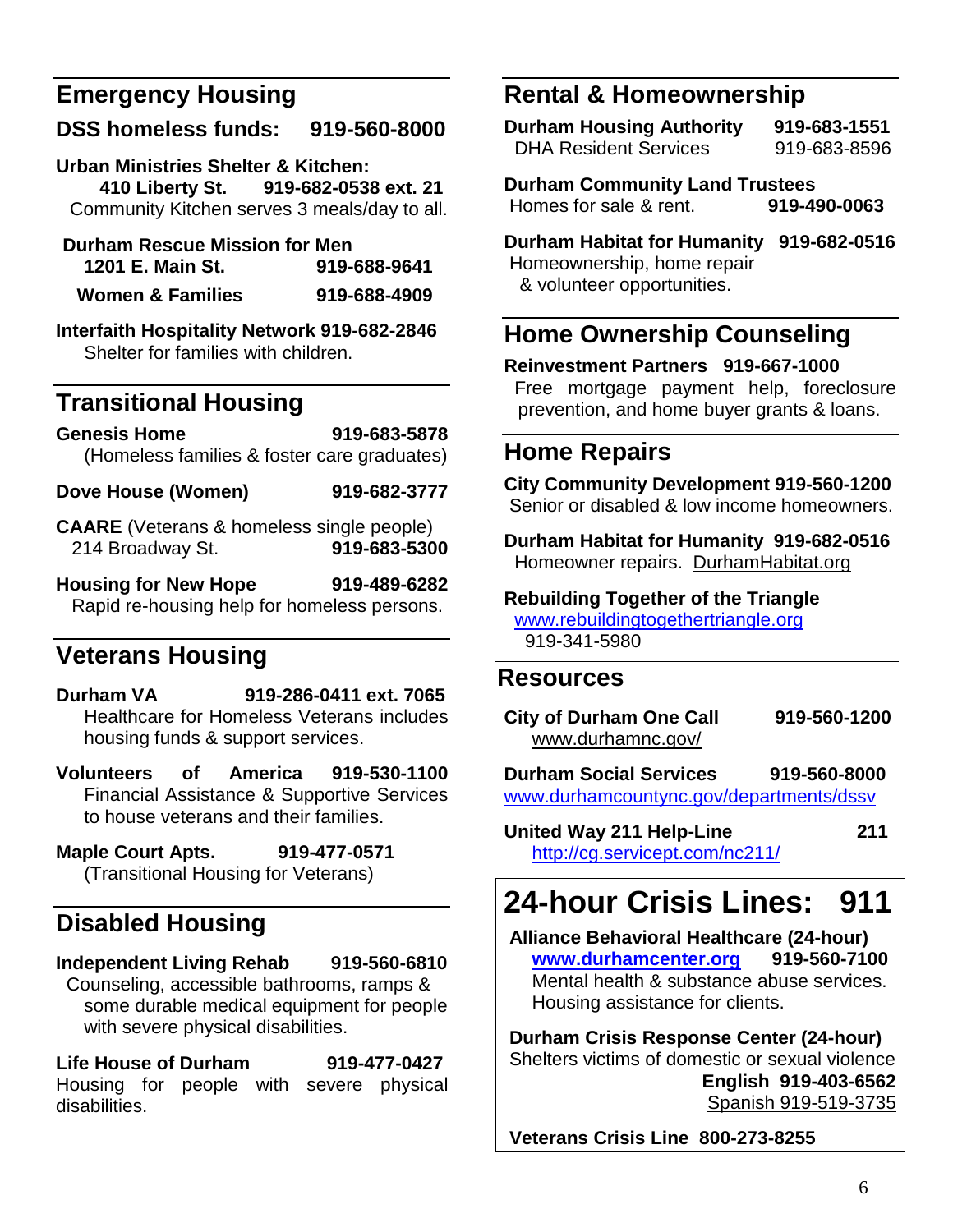### **Apartments that accept Section 8 Housing Choice Vouchers.**

| List may not be comprehensive or up to date. Call apartments for current rates.               |                |                         |                                     |  |  |  |
|-----------------------------------------------------------------------------------------------|----------------|-------------------------|-------------------------------------|--|--|--|
| <b>Property</b>                                                                               | Rent           | <b>Deposit and Fees</b> | <b>Other Information</b>            |  |  |  |
| <b>Amber Oaks</b>                                                                             | 1 bdrm 550     | Sec. Dep.<br>300        | ☑ Accepts Section 8                 |  |  |  |
|                                                                                               | 2 bdrm 650     | Appl. Fee<br>25         | <b>○</b> Close to Public Tran       |  |  |  |
| 3501 Century Oaks Road                                                                        | 3 bdrm 780     | Units<br>96             | Onsite security                     |  |  |  |
| 544-2476                                                                                      | 4 bdrm n/a     | $\vee$ W/D hookups      | ☑ Handicap accessibl                |  |  |  |
| Comments: \$100 adminstrative deposit; fireplace, balcony storage                             |                |                         |                                     |  |  |  |
| <b>Calvert Place</b>                                                                          | 1 bdrm 557-657 | Sec. Dep.<br>1 mth rent | ☑ Accepts Section 8                 |  |  |  |
|                                                                                               | 2 bdrm 690-783 | Appl. Fee               | <b>☑</b> Close to Public Tran       |  |  |  |
| 705 E Main St                                                                                 | 3 bdrm 795     | Units<br>75             | Onsite security                     |  |  |  |
| 667-9907                                                                                      | 4 bdrm n/a     | W/D hookups             | ☑ Handicap accessibl                |  |  |  |
| Comments: pointesatdowntown.com; DHA manages. Some rent based on income.                      |                |                         |                                     |  |  |  |
| <b>Cambridge Village</b>                                                                      | 1 bdrm n/a     | 1 mth rent<br>Sec. Dep. | $\vee$ Accepts Section 8            |  |  |  |
|                                                                                               | 2 bdrm $n/a$   | Appl. Fee<br>40         | <b>☑</b> Close to Public Tran       |  |  |  |
| 1332 Fidelity Street                                                                          | 3 bdrm 864     | Units<br>82             | Onsite security<br>I                |  |  |  |
| 682-2000                                                                                      | 4 bdrm 960     | ☑ W/D hookups           | ☑ Handicap accessibl                |  |  |  |
| Comments: livewellcambridgevillage.com \$200 admin fee single family.                         |                |                         |                                     |  |  |  |
| <b>Carver Creek</b>                                                                           | 1 bdrm 750+    | Sec. Dep.<br>250        | $\triangleright$ Accepts Section 8  |  |  |  |
|                                                                                               | 2 bdrm $n/a$   | Appl. Fee               | ☑ Close to Public Tran              |  |  |  |
| 531 E Carver Street                                                                           | 3 bdrm n/a     | Units<br>48             | Onsite security<br>П                |  |  |  |
| 471-6913                                                                                      | 4 bdrm n/a     | W/D hookups             | $\triangleright$ Handicap accessibl |  |  |  |
| Comments: carvercreekapartments.com seniors 55+ TueThu 9am-6pm.                               |                |                         |                                     |  |  |  |
| <b>Cole Mill Place</b>                                                                        | 1 bdrm na      | Sec. Dep.<br>1 mth rent | ☑ Accepts Section 8                 |  |  |  |
|                                                                                               | 2 bdrm 625     | Appl. Fee               | Close to Public Tran                |  |  |  |
| 1904 Cole Mill Rd                                                                             | 3 bdrm 750     | Units<br>20             | Onsite security                     |  |  |  |
| 717-9603                                                                                      | 4 bdrm na      | ☑ W/D hookups           | Handicap accessibl                  |  |  |  |
| Comments: Water included. Housing for New Hope.                                               |                |                         |                                     |  |  |  |
| <b>Eagle Point Apts</b>                                                                       | 1 bdrm 575     | Sec. Dep.               | ☑ Accepts Section 8                 |  |  |  |
|                                                                                               | 2 bdrm 625-650 | Appl. Fee               | <b>☑</b> Close to Public Tran       |  |  |  |
| 412 E Pilot St, A-4                                                                           | 3 bdrm na      | Units<br>223            | <b>□ Onsite security</b>            |  |  |  |
| 956-8500                                                                                      | 4 bdrm n/a     | V W/D hookups           | ☑ Handicap accessibl                |  |  |  |
| Comments: eaglepointdurham.com                                                                |                |                         |                                     |  |  |  |
| <b>Edgemont Elms</b>                                                                          | 1 bdrm n/a     | Sec. Dep.<br>250        | ☑ Accepts Section 8                 |  |  |  |
|                                                                                               | 2 bdrm 675     | Appl. Fee               | <b>☑</b> Close to Public Tran       |  |  |  |
| 912 Angier Avenue                                                                             | 3 bdrm 775     | Units<br>58             | Onsite security                     |  |  |  |
| 220-7637                                                                                      | 4 bdrm n/a     | W/D hookups             | ☑ Handicap accessibl                |  |  |  |
| Comments: durhamhousingauthority.org/our-communities/edgemont-elms/                           |                |                         |                                     |  |  |  |
| <b>Emerson Woods</b>                                                                          | 1 bdrm RBI     | Sec. Dep.<br>1 mth rent | $\triangleright$ Accepts Section 8  |  |  |  |
|                                                                                               | 2 bdrm na?     | Appl. Fee               | ☑ Close to Public Tran              |  |  |  |
| 221 Commons Blvd, 2770                                                                        | 3 bdrm n/a     | Units<br>18             | Onsite security                     |  |  |  |
| 797-2174                                                                                      | 4 bdrm n/a     | W/D hookups             | ☑ Handicap accessibl                |  |  |  |
| Comments: Persons with disabilities. Income limits. .voa.org/housing_properties/emerson-woods |                |                         |                                     |  |  |  |

**Abbreviations:** RBI: rent based on income MI: median (average) income W/D: washer and dry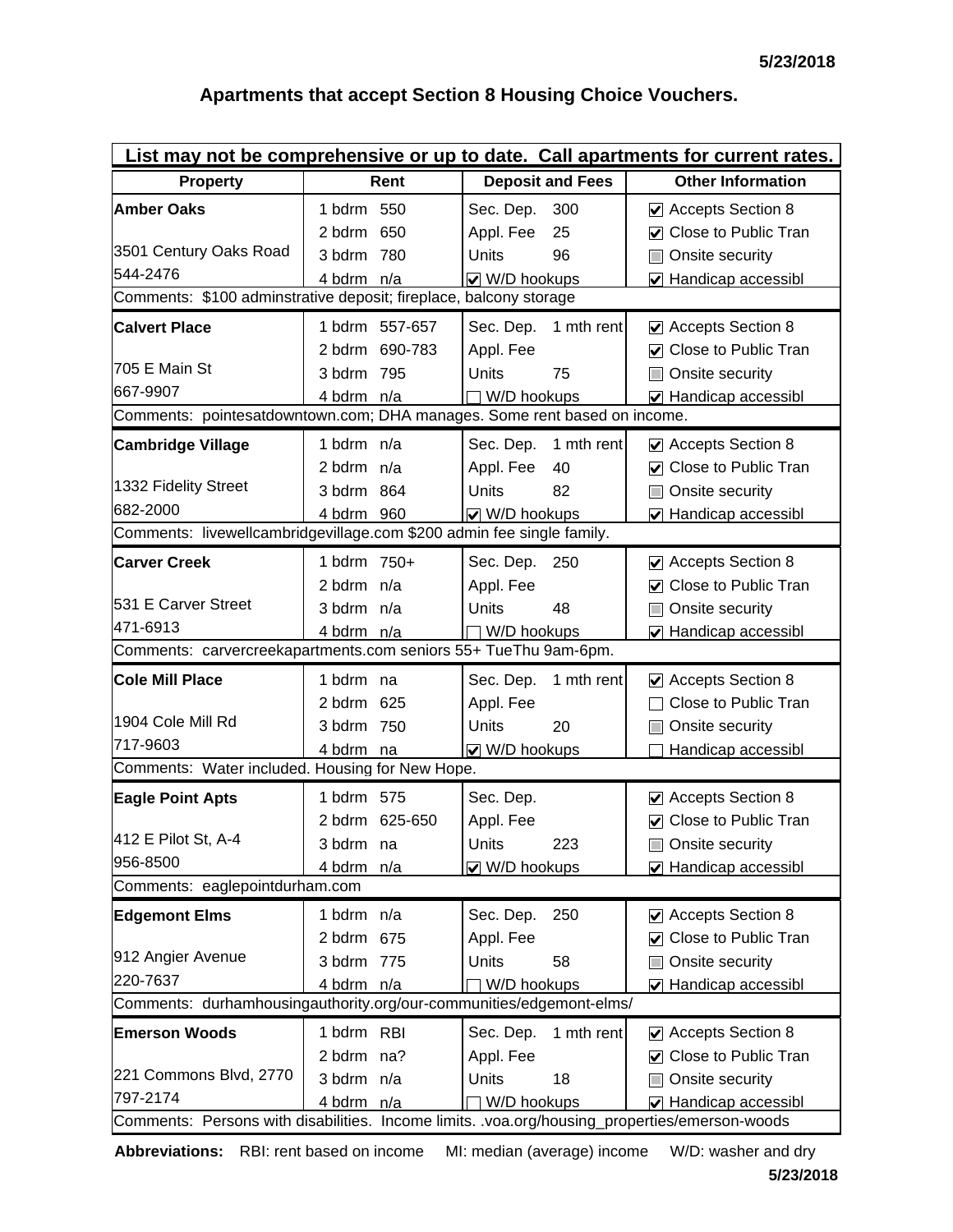| List may not be comprehensive or up to date. Call apartments for current rates.                      |                |                         |                                                                                                |  |  |  |  |  |
|------------------------------------------------------------------------------------------------------|----------------|-------------------------|------------------------------------------------------------------------------------------------|--|--|--|--|--|
| <b>Property</b>                                                                                      | Rent           | <b>Deposit and Fees</b> | <b>Other Information</b>                                                                       |  |  |  |  |  |
| <b>Falls Pointe at the Park</b>                                                                      | 1 bdrm RBI     | Sec. Dep.<br>varies     | $\vee$ Accepts Section 8                                                                       |  |  |  |  |  |
|                                                                                                      | 2 bdrm RBI     | 35<br>Appl. Fee         | <b>○</b> Close to Public Tran                                                                  |  |  |  |  |  |
| 100 Cascade Falls Lane                                                                               | 3 bdrm RBI     | 312<br><b>Units</b>     | Onsite security<br>$\Box$                                                                      |  |  |  |  |  |
| 806-5400                                                                                             | 4 bdrm n/a     | V W/D hookups           | Handicap accessibl                                                                             |  |  |  |  |  |
| Comments: fallspointeattheparkapartments.com; \$100 refundable to hold apt 72 hours. Security deposi |                |                         |                                                                                                |  |  |  |  |  |
| <b>Forest Glen Apts.</b>                                                                             | 1 bdrm n/a     | Sec. Dep.<br>300        | Accepts Section 8                                                                              |  |  |  |  |  |
|                                                                                                      | 2 bdrm 1,049   | Appl. Fee<br>35         | <b>○</b> Close to Public Tran                                                                  |  |  |  |  |  |
| 100 Lynn Forest Drive                                                                                | 3 bdrm 1,251   | Units<br>92             | Onsite security<br>H                                                                           |  |  |  |  |  |
| 405-1311                                                                                             | 4 bdrm 1,312   | ☑ W/D hookups           | ☑ Handicap accessibl                                                                           |  |  |  |  |  |
| Comments: forestglen.net                                                                             |                |                         |                                                                                                |  |  |  |  |  |
| <b>Foxridge Apts.</b>                                                                                | 1 bdrm n/a     | Sec. Dep.<br>400        | $\vee$ Accepts Section 8                                                                       |  |  |  |  |  |
|                                                                                                      | 2 bdrm 713-840 | Appl. Fee<br>25         | Close to Public Tran                                                                           |  |  |  |  |  |
| 200 Foxridge Crescent                                                                                | 3 bdrm 875     | 92<br><b>Units</b>      | Onsite security<br>H                                                                           |  |  |  |  |  |
| 957-8456                                                                                             | 4 bdrm n/a     | ☑ W/D hookups           | ☑ Handicap accessibl                                                                           |  |  |  |  |  |
| Comments: http://foxridge-apts.com/; Security deposit depends on credit report                       |                |                         |                                                                                                |  |  |  |  |  |
| Franklin Village Apts.                                                                               | 1 bdrm n/a     | Sec. Dep.<br>1 mth rent | $\vee$ Accepts Section 8                                                                       |  |  |  |  |  |
|                                                                                                      | 2 bdrm 835     | Appl. Fee               | <b>○</b> Close to Public Tran                                                                  |  |  |  |  |  |
| 705 E. Main St.                                                                                      | 3 bdrm 957     | Units<br>83             | □ Onsite security                                                                              |  |  |  |  |  |
| 667-9907                                                                                             | 4 bdrm 1032    | V W/D hookups           | ☑ Handicap accessibl                                                                           |  |  |  |  |  |
| Comments: pointesatdowntown.com; RBI waitlist.                                                       |                |                         |                                                                                                |  |  |  |  |  |
| <b>Glendale Apts.</b>                                                                                | 1 bdrm n/a     | 1 mth rent<br>Sec. Dep. | Accepts Section 8                                                                              |  |  |  |  |  |
|                                                                                                      | 2 bdrm 515     | 40<br>Appl. Fee         | $\triangledown$ Close to Public Tran                                                           |  |  |  |  |  |
| 823 N. Mangum Street                                                                                 | 3 bdrm n/a     | Units<br>29             | Onsite security<br>П                                                                           |  |  |  |  |  |
| 683-6307                                                                                             | 4 bdrm n/a     | $\vee$ W/D hookups      | ☑ Handicap accessibl                                                                           |  |  |  |  |  |
|                                                                                                      |                |                         | Comments: upmapartments.com/find-housing/raleigh-durham/glendale-apartments; Water included, m |  |  |  |  |  |
| <b>Greens of Pine Glen</b>                                                                           | 1 bdrm n/a     | Sec. Dep.<br>250        | ☑ Accepts Section 8                                                                            |  |  |  |  |  |
|                                                                                                      | 2 bdrm 840+    | Appl. Fee<br>35         | <b>○</b> Close to Public Tran                                                                  |  |  |  |  |  |
| 6201 Pine Glen Trail                                                                                 | 3 bdrm 922+    | Units<br>168            | <b>□ Onsite security</b>                                                                       |  |  |  |  |  |
| 701-6999                                                                                             | 4 bdrm n/a     | $\vee$ W/D hookups      | ☑ Handicap accessibl                                                                           |  |  |  |  |  |
| Comments: www.greenspineglen.com; HC apts on ground floor.                                           |                |                         |                                                                                                |  |  |  |  |  |
| <b>Hardee Terrace</b>                                                                                | 1 bdrm 650+    | Sec. Dep.<br>500        | ☑ Accepts Section 8                                                                            |  |  |  |  |  |
|                                                                                                      | 2 bdrm 750+    | 35<br>Appl. Fee         | <b>○</b> Close to Public Tran                                                                  |  |  |  |  |  |
| 604 Hardee Street                                                                                    | 3 bdrm n/a     | Units<br>196            | Onsite security                                                                                |  |  |  |  |  |
| 391-6819                                                                                             | 4 bdrm n/a     | W/D hookups             | Handicap accessibl                                                                             |  |  |  |  |  |
| Comments: \$50 admin fee, on-site manager laundry, hardeeterraceapts.com;                            |                |                         |                                                                                                |  |  |  |  |  |
| Hayti Lane                                                                                           | 1 bdrm n/a     | Sec. Dep.<br>250-1 mth  | $\vee$ Accepts Section 8                                                                       |  |  |  |  |  |
|                                                                                                      | 2 bdrm 995-105 | Appl. Fee<br>0          | ☑ Close to Public Tran                                                                         |  |  |  |  |  |
| 1 - 19 Hayti Ln, 27707                                                                               | 3 bdrm n/a     | Units<br>19             | Onsite security                                                                                |  |  |  |  |  |
| 797-0779                                                                                             | 4 bdrm n/a     | V W/D hookups           | Handicap accessibl                                                                             |  |  |  |  |  |
| 3pointsproperties.com; townhomes pets no breed restrict.<br>Comments:                                |                |                         |                                                                                                |  |  |  |  |  |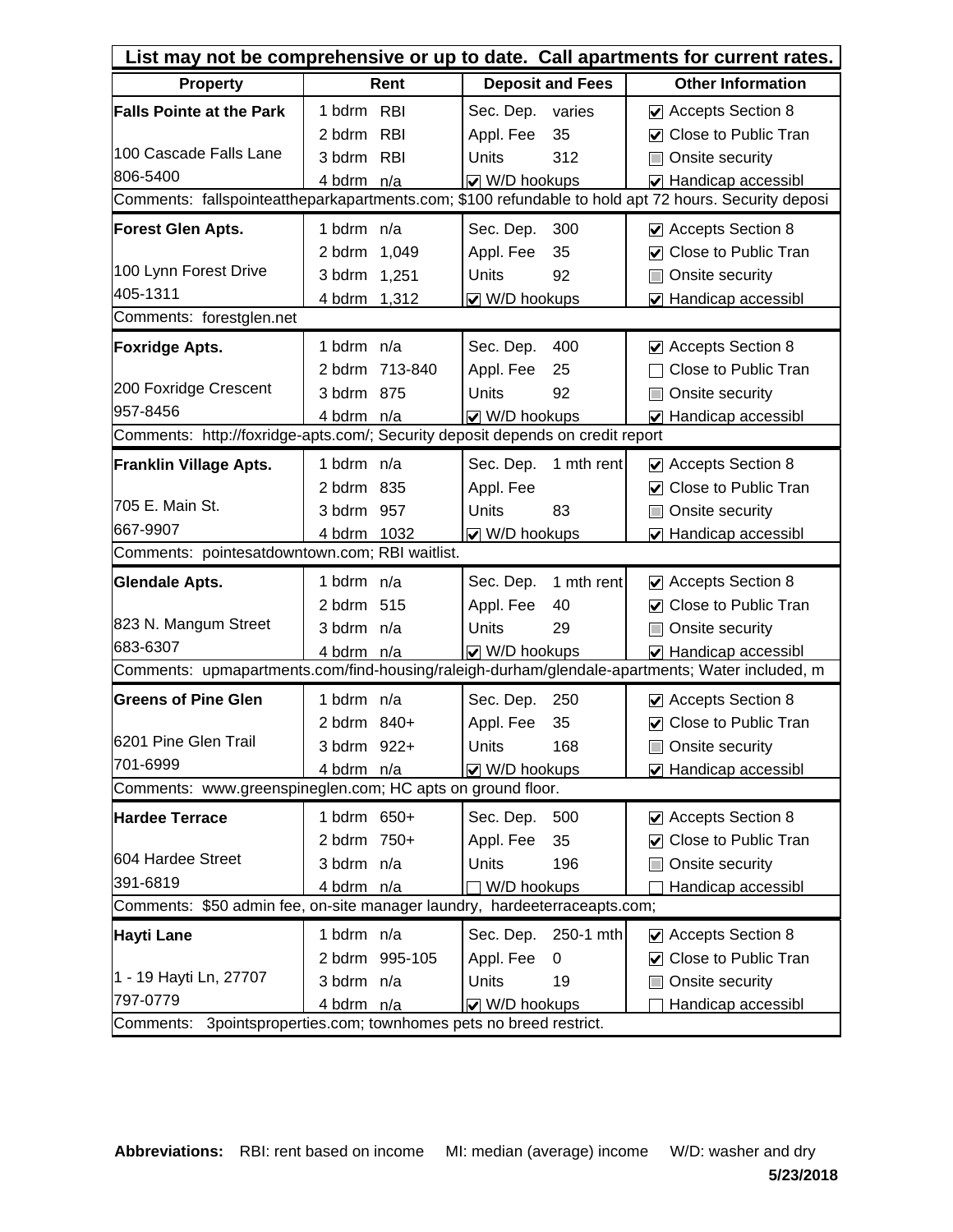| List may not be comprehensive or up to date. Call apartments for current rates.                  |                                                                                |                         |                                                                                                   |  |  |  |  |
|--------------------------------------------------------------------------------------------------|--------------------------------------------------------------------------------|-------------------------|---------------------------------------------------------------------------------------------------|--|--|--|--|
| <b>Property</b>                                                                                  | Rent                                                                           | <b>Deposit and Fees</b> | <b>Other Information</b>                                                                          |  |  |  |  |
| <b>JFK Towers</b>                                                                                | 1 bdrm RBI                                                                     | Sec. Dep.               | $\vee$ Accepts Section 8                                                                          |  |  |  |  |
|                                                                                                  | 2 bdrm                                                                         | Appl. Fee               | <b>○</b> Close to Public Tran                                                                     |  |  |  |  |
| 4900 N Roxboro Road                                                                              | 3 bdrm n/a                                                                     | Units<br>178            | Onsite security<br>E                                                                              |  |  |  |  |
| 477-9813                                                                                         | 4 bdrm n/a                                                                     | W/D hookups             | ☑ Handicap accessibl                                                                              |  |  |  |  |
|                                                                                                  | Comments: Elderly or disabled; max inc \$20,850/yr single, \$23,800/yr couple. |                         |                                                                                                   |  |  |  |  |
| <b>Lakemoor Apts.</b>                                                                            | 1 bdrm n/a                                                                     | Sec. Dep.<br>300 & up   | ☑ Accepts Section 8                                                                               |  |  |  |  |
|                                                                                                  | 2 bdrm 829 - 850                                                               | Appl. Fee<br>25         | <b>○</b> Close to Public Tran                                                                     |  |  |  |  |
| 205 Kent Lake Drive                                                                              | 3 bdrm 934 - 955                                                               | Units<br>160            | □ Onsite security                                                                                 |  |  |  |  |
| 544-1451                                                                                         | 4 bdrm 1,039 - 1,                                                              | $\sqrt{ }$ W/D hookups  | $\triangledown$ Handicap accessibl                                                                |  |  |  |  |
| Comments: reliantrs.com/Lakemoor_Apartments.html; \$25 application fee per adult based on credit |                                                                                |                         |                                                                                                   |  |  |  |  |
| Lakeside Garden Apts.                                                                            | 1 bdrm 715                                                                     | Sec. Dep.<br>99         | ☑ Accepts Section 8                                                                               |  |  |  |  |
|                                                                                                  | 2 bdrm 850                                                                     | Appl. Fee<br>25         | <b>○</b> Close to Public Tran                                                                     |  |  |  |  |
| 820 Martin Luther King, Jr                                                                       | 3 bdrm n/a                                                                     | 160<br><b>Units</b>     | Onsite security<br>$\Box$                                                                         |  |  |  |  |
| 484-0390                                                                                         | 4 bdrm n/a                                                                     | W/D hookups             | ☑ Handicap accessibl                                                                              |  |  |  |  |
| Comments: Seniors 55 & older, washer/dryer hookup in 2 bedrooms only.                            |                                                                                |                         |                                                                                                   |  |  |  |  |
| Lofts at Southside                                                                               | 1 bdrm 970+                                                                    | Sec. Dep.               | ☑ Accepts Section 8                                                                               |  |  |  |  |
|                                                                                                  | 2 bdrm 1180+                                                                   | Appl. Fee               | Close to Public Tran                                                                              |  |  |  |  |
| 343 Chestnut St. Apt. 101                                                                        | 3 bdrm 1427+                                                                   | 185<br>Units            | Onsite security<br>H                                                                              |  |  |  |  |
| 973-2183                                                                                         | 4 bdrm                                                                         | W/D hookups             | Handicap accessibl                                                                                |  |  |  |  |
| Comments: 60% AMI, M-F 8:30-5pm, Sat. 10am-2pm, loftsatsouthside.com                             |                                                                                |                         |                                                                                                   |  |  |  |  |
| <b>Lovett Square Apts.</b>                                                                       | 1 bdrm n/a                                                                     | 1 mth rent<br>Sec. Dep. | Accepts Section 8                                                                                 |  |  |  |  |
|                                                                                                  | 2 bdrm 555                                                                     | Appl. Fee<br>25         | ○ Close to Public Tran                                                                            |  |  |  |  |
| 211 Stokes Street                                                                                | 3 bdrm 605                                                                     | Units<br>60             | Onsite security<br>IП                                                                             |  |  |  |  |
| 683-2648                                                                                         | 4 bdrm n/a                                                                     | $\vee$ W/D hookups      | $\triangledown$ Handicap accessibl                                                                |  |  |  |  |
|                                                                                                  |                                                                                |                         | Comments: upmapartments.com/find-housing/raleigh-durham/lovett-square-apartments; Water include   |  |  |  |  |
| Lynnhaven Apts.                                                                                  | 1 bdrm n/a                                                                     | Sec. Dep.<br><b>RBI</b> | $\triangleright$ Accepts Section 8                                                                |  |  |  |  |
|                                                                                                  | 2 bdrm RBI                                                                     | Appl. Fee<br>0          | <b>☑</b> Close to Public Tran                                                                     |  |  |  |  |
| 917 Wadesboro Street                                                                             | 3 bdrm RBI                                                                     | Units<br>230            | □ Onsite security                                                                                 |  |  |  |  |
| 596-2167                                                                                         | 4 bdrm n/a                                                                     | W/D hookups             | ☑ Handicap accessibl                                                                              |  |  |  |  |
| Comments: Rent & deposit based on income; Income, credit & criminal record checks.               |                                                                                |                         |                                                                                                   |  |  |  |  |
| <b>Magnolia Pointe Apts</b>                                                                      | 1 bdrm                                                                         | Sec. Dep.<br>175-995    | $\vee$ Accepts Section 8                                                                          |  |  |  |  |
|                                                                                                  | 2 bdrm 995+                                                                    | Appl. Fee<br>25         | <b>○</b> Close to Public Tran                                                                     |  |  |  |  |
| 4801 Danube Ln, 27704                                                                            | 3 bdrm 1160+                                                                   | Units<br>60             | <b>□ Onsite security</b>                                                                          |  |  |  |  |
| 477-1024                                                                                         | 4 bdrm n/a                                                                     | $\vee$ W/D hookups      | $\triangledown$ Handicap accessibl                                                                |  |  |  |  |
|                                                                                                  |                                                                                |                         | Comments: magnoliapointeaptsdurham.com; water included. Pool. Fitness ctr. Tax credit max. income |  |  |  |  |
| <b>Mainstreet Townhomes</b>                                                                      | 1 bdrm 645+                                                                    | 1 mth rent<br>Sec. Dep. | $\vee$ Accepts Section 8                                                                          |  |  |  |  |
|                                                                                                  | 2 bdrm 759+                                                                    | Appl. Fee               | <b>○</b> Close to Public Tran                                                                     |  |  |  |  |
| 807 E Main Street                                                                                | 3 bdrm 881                                                                     | Units<br>43             | Onsite security<br>IП                                                                             |  |  |  |  |
| 667-9907                                                                                         | 4 bdrm n/a                                                                     | $\vee$ W/D hookups      | ☑ Handicap accessibl                                                                              |  |  |  |  |
| Comments: pointesatdowntown.com; may have some RBI units                                         |                                                                                |                         |                                                                                                   |  |  |  |  |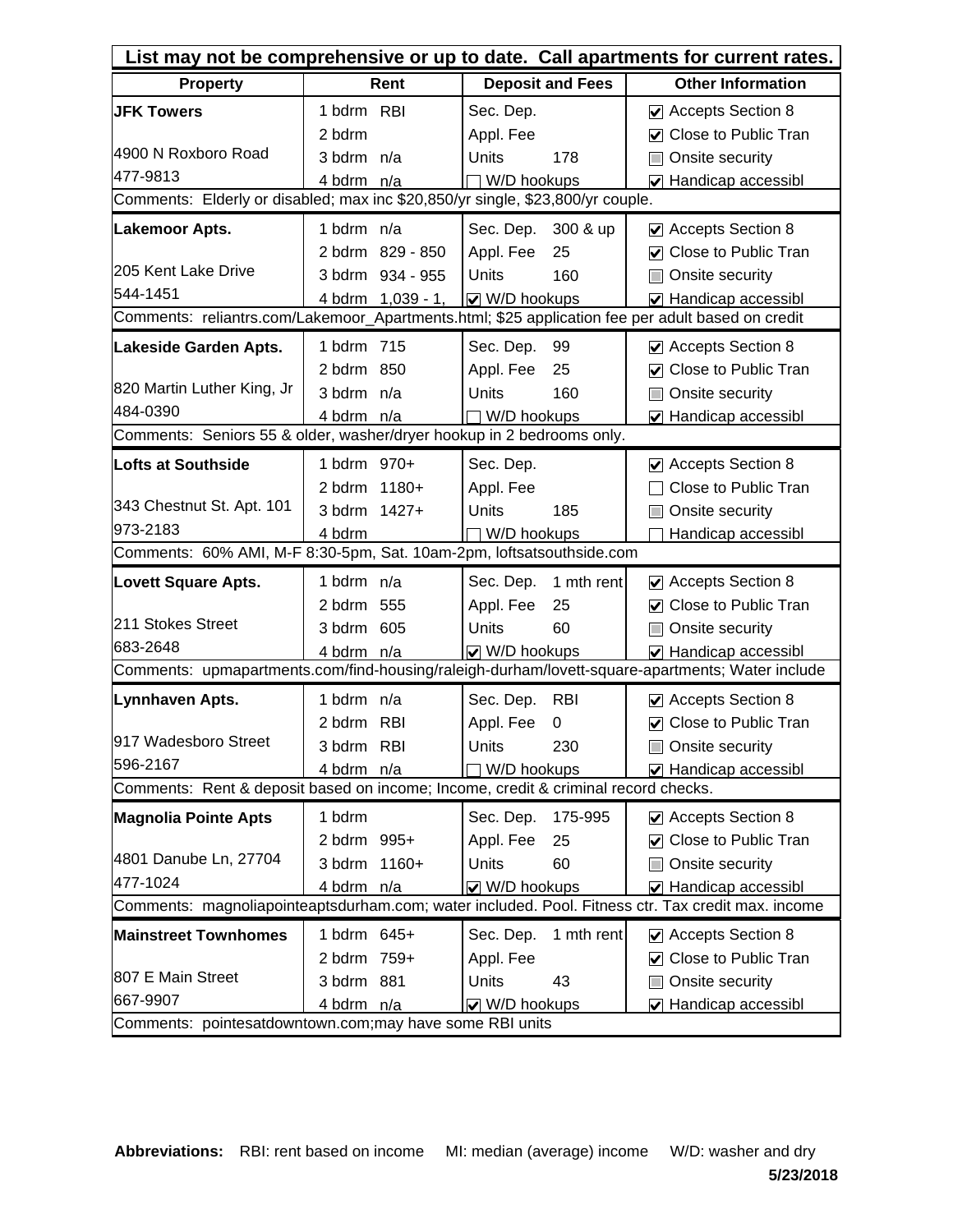| List may not be comprehensive or up to date. Call apartments for current rates.                     |                 |                          |                                                                                                       |  |  |  |  |
|-----------------------------------------------------------------------------------------------------|-----------------|--------------------------|-------------------------------------------------------------------------------------------------------|--|--|--|--|
| <b>Property</b>                                                                                     | Rent            | <b>Deposit and Fees</b>  | <b>Other Information</b>                                                                              |  |  |  |  |
| <b>Maple Court (Veterans</b>                                                                        | 1 bdrm RBI      | Sec. Dep.<br>50          | $\vee$ Accepts Section 8                                                                              |  |  |  |  |
| only)                                                                                               | 2 bdrm n/a      | Appl. Fee<br>0           | ○ Close to Public Tran                                                                                |  |  |  |  |
| 207 Commons Blvd                                                                                    | 3 bdrm n/a      | <b>Units</b><br>24       | Onsite security<br>$\Box$                                                                             |  |  |  |  |
| 477-0571                                                                                            | 4 bdrm n/a      | V W/D hookups            | ☑ Handicap accessibl                                                                                  |  |  |  |  |
| Comments: voa.org/housing_properties/voa-durham-maple-court; VA referrals for veterans transitional |                 |                          |                                                                                                       |  |  |  |  |
| <b>Maplewood Apts.</b>                                                                              | 1 bdrm n/a      | Sec. Dep.<br>1 mth rent  | ☑ Accepts Section 8                                                                                   |  |  |  |  |
|                                                                                                     | 2 bdrm 620      | Appl. Fee<br>25          | <b>○</b> Close to Public Tran                                                                         |  |  |  |  |
| 1407 Chapel Hill St., #B1                                                                           | 3 bdrm n/a      | Units<br>35              | Onsite security<br><b>In the first</b>                                                                |  |  |  |  |
| 754-9960                                                                                            | 4 bdrm n/a      | W/D hookups              | ☑ Handicap accessibl                                                                                  |  |  |  |  |
| Comments: casanc.org                                                                                |                 |                          |                                                                                                       |  |  |  |  |
| <b>Maplewood Square</b>                                                                             | \$357<br>1 bdrm | Sec. Dep.<br>1 mth rent  | $\vee$ Accepts Section 8                                                                              |  |  |  |  |
|                                                                                                     | 2 bdrm \$450    | Appl. Fee                | <b>○</b> Close to Public Tran                                                                         |  |  |  |  |
| 1520 Chapel Hill Road                                                                               | 3 bdrm n/a      | <b>Units</b><br>$\Omega$ | Onsite security<br>$\Box$                                                                             |  |  |  |  |
| 402-1684                                                                                            | 4 bdrm n/a      | ☑ W/D hookups            | ☑ Handicap accessibl                                                                                  |  |  |  |  |
| Comments: dhic.org/property/maplewood-square/;Seniors 55 and older. Income limit.                   |                 |                          |                                                                                                       |  |  |  |  |
| <b>Mathison Ave Apts.</b>                                                                           | 1 bdrm 575      | 1 mth rent<br>Sec. Dep.  | $\vee$ Accepts Section 8                                                                              |  |  |  |  |
|                                                                                                     | 2 bdrm 620      | Appl. Fee<br>25          | ○ Close to Public Tran                                                                                |  |  |  |  |
| 1401 & 1405 Harrell St                                                                              | 3 bdrm n/a      | Units<br>$\overline{7}$  | □ Onsite security                                                                                     |  |  |  |  |
| 682-5200                                                                                            | 4 bdrm n/a      | W/D hookups              | ☑ Handicap accessibl                                                                                  |  |  |  |  |
| Comments: casanc.org Rent Based on Income (60% AMI)                                                 |                 |                          |                                                                                                       |  |  |  |  |
| <b>Moreene Manor Apts.</b>                                                                          | 1 bdrm 575      | Sec. Dep.<br>250         | ☑ Accepts Section 8                                                                                   |  |  |  |  |
|                                                                                                     | 2 bdrm 675      | Appl. Fee<br>20          | ○ Close to Public Tran                                                                                |  |  |  |  |
| 3600 Tremont Dr., # A5                                                                              | 3 bdrm n/a      | Units<br>88              | Onsite security<br>H                                                                                  |  |  |  |  |
| 383-0105                                                                                            | 4 bdrm n/a      | W/D hookups              | ☑ Handicap accessibl                                                                                  |  |  |  |  |
| Comments: Min income 3x rent, wait list, laundry room.                                              |                 |                          |                                                                                                       |  |  |  |  |
| <b>Moreene West Apts.</b>                                                                           | 1 bdrm 595      | Sec. Dep.<br>250         | Accepts Section 8                                                                                     |  |  |  |  |
|                                                                                                     | 2 bdrm          | Appl. Fee<br>20          | <b>○</b> Close to Public Tran                                                                         |  |  |  |  |
| 700 Morreene Rd, #C15                                                                               | 3 bdrm n/a      | Units<br>224             | <b>□ Onsite security</b>                                                                              |  |  |  |  |
| 383-4298                                                                                            | 4 bdrm n/a      | W/D hookups              | Handicap accessibl                                                                                    |  |  |  |  |
| Comments: Min income 3x rent                                                                        |                 |                          |                                                                                                       |  |  |  |  |
| <b>Morehead Glen Apts.</b>                                                                          | 1 bdrm n/a      | 1 mth rent<br>Sec. Dep.  | ☑ Accepts Section 8                                                                                   |  |  |  |  |
|                                                                                                     | 2 bdrm 535      | Appl. Fee<br>25          | <b>○</b> Close to Public Tran                                                                         |  |  |  |  |
| 1112 Rock Street                                                                                    | 3 bdrm 585      | 20<br>Units              | Onsite security                                                                                       |  |  |  |  |
| 490-0063                                                                                            | 4 bdrm n/a      | W/D hookups              | ☑ Handicap accessibl                                                                                  |  |  |  |  |
|                                                                                                     |                 |                          | Comments: dclt.org/where-we-own/southwest-central-durham-burch-ave-etc/; 1 accessible unit; Max 40    |  |  |  |  |
| <b>Morehead Hills Senior</b>                                                                        | 1 bdrm RBI      | 1 mth rent<br>Sec. Dep.  | $\vee$ Accepts Section 8                                                                              |  |  |  |  |
| Apts. (elderly)                                                                                     | 2 bdrm n/a      | Appl. Fee                | <b>○</b> Close to Public Tran                                                                         |  |  |  |  |
| 500 Cobb Street                                                                                     | 3 bdrm n/a      | Units<br>69              | Onsite security                                                                                       |  |  |  |  |
| 683-2713                                                                                            | 4 bdrm n/a      | W/D hookups              | $\blacktriangleright$ Handicap accessibl                                                              |  |  |  |  |
|                                                                                                     |                 |                          | Comments: ccinvest.com/properties/morehead-hills/: seniors 62+; Rent Based on Income, utilities inclu |  |  |  |  |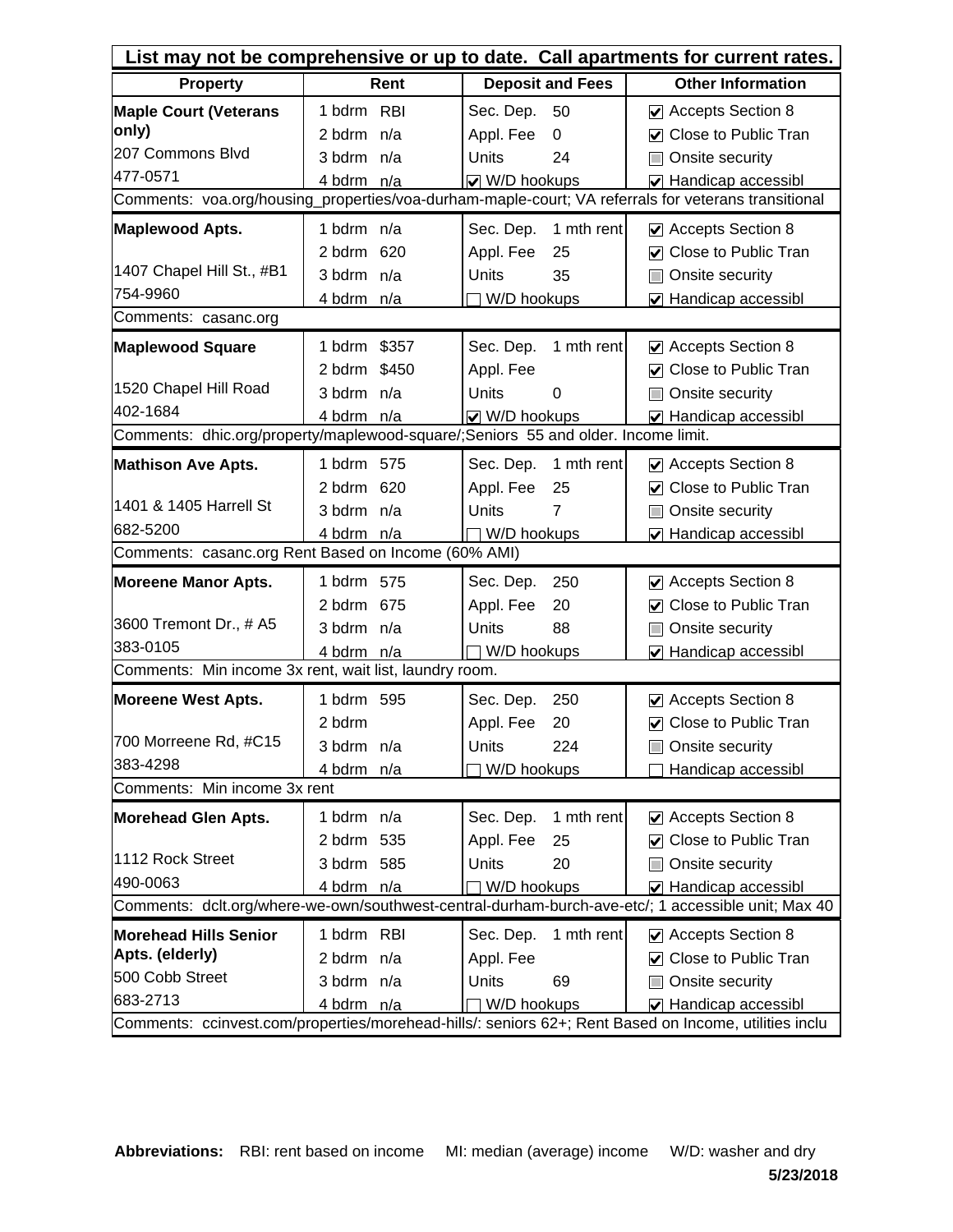| List may not be comprehensive or up to date. Call apartments for current rates.               |              |                         |                                                                                                |  |  |  |
|-----------------------------------------------------------------------------------------------|--------------|-------------------------|------------------------------------------------------------------------------------------------|--|--|--|
| <b>Property</b>                                                                               | Rent         | <b>Deposit and Fees</b> | <b>Other Information</b>                                                                       |  |  |  |
| <b>Murdoch Place</b>                                                                          | 1 bdrm       | Sec. Dep.               | ☑ Accepts Section 8                                                                            |  |  |  |
|                                                                                               | 2 bdrm       | Appl. Fee               | <b>○</b> Close to Public Tran                                                                  |  |  |  |
| 206 Gary St.                                                                                  | 3 bdrm       | <b>Units</b><br>32      | Onsite security<br>$\Box$                                                                      |  |  |  |
| 688-3695                                                                                      | 4 bdrm       | W/D hookups             | Handicap accessibl                                                                             |  |  |  |
| Comments:                                                                                     |              |                         |                                                                                                |  |  |  |
| <b>Mutual Manor</b>                                                                           | 1 bdrm \$580 | Sec. Dep.<br>1 mth rent | ☑ Accepts Section 8                                                                            |  |  |  |
|                                                                                               | 2 bdrm \$595 | Appl. Fee<br>30         | <b>○</b> Close to Public Tran                                                                  |  |  |  |
| 3146 Fayetteville Street                                                                      | 3 bdrm n/a   | Units<br>18             | □ Onsite security                                                                              |  |  |  |
| 682-5200                                                                                      | 4 bdrm n/a   | ☑ W/D hookups           | ☑ Handicap accessibl                                                                           |  |  |  |
| Comments: Seniors age 62+. Minimum income 3x rent.                                            |              |                         |                                                                                                |  |  |  |
| <b>Naples Terrace</b>                                                                         | 1 bdrm 700+  | Sec. Dep.<br>150        | ☑ Accepts Section 8                                                                            |  |  |  |
|                                                                                               | 2 bdrm 765+  | Appl. Fee<br>40         | <b>○</b> Close to Public Tran                                                                  |  |  |  |
| 1237 Naples PI (Hardee S                                                                      | 3 bdrm 850+  | Units<br>161            | Onsite security<br>H                                                                           |  |  |  |
| 688-4039                                                                                      | 4 bdrm 950+  | V W/D hookups           | ☑ Handicap accessibl                                                                           |  |  |  |
| Comments: \$40/adult application fee.                                                         |              |                         |                                                                                                |  |  |  |
| <b>New Bethel Apts.</b>                                                                       | 1 bdrm RBI   | Sec. Dep.               | $\vee$ Accepts Section 8                                                                       |  |  |  |
|                                                                                               | 2 bdrm       | Appl. Fee<br>0          | <b>○</b> Close to Public Tran                                                                  |  |  |  |
| 2614 Crest Street                                                                             | 3 bdrm n/a   | Units<br>21             | Onsite security<br>H                                                                           |  |  |  |
| 286-7898                                                                                      | 4 bdrm n/a   | W/D hookups             | ☑ Handicap accessibl                                                                           |  |  |  |
| Comments: Seniors 62+; 30% Median Income (MI)                                                 |              |                         |                                                                                                |  |  |  |
| <b>Northside Townhomes</b>                                                                    | 1 bdrm n/a   | Sec. Dep.<br>1 mth rent | ☑ Accepts Section 8                                                                            |  |  |  |
|                                                                                               | 2 bdrm 650   | Appl. Fee               | ☑ Close to Public Tran                                                                         |  |  |  |
| 1808 N Alston Ave                                                                             | 3 bdrm n/a   | Units<br>12             | Onsite security<br>H                                                                           |  |  |  |
| 682-5200                                                                                      | 4 bdrm n/a   | W/D hookups             | ☑ Handicap accessibl                                                                           |  |  |  |
| Comments: casanc.org                                                                          |              |                         |                                                                                                |  |  |  |
| <b>Pendleton Townhomes</b>                                                                    | 1 bdrm NA    | Sec. Dep.<br>\$300      | Accepts Section 8                                                                              |  |  |  |
|                                                                                               | 2 bdrm 895   | Appl. Fee<br>25         | ☑ Close to Public Tran                                                                         |  |  |  |
| 300 S Woodcrest St                                                                            | 3 bdrm 995   | Units<br>88             | Onsite security                                                                                |  |  |  |
| 598-8989                                                                                      | 4 bdrm n/a   | V W/D hookups           | ☑ Handicap accessibl                                                                           |  |  |  |
| Comments: 50% AMI min. 3x rent water included. 24-hr maintenance.                             |              |                         |                                                                                                |  |  |  |
| <b>Priess-Steele Place</b>                                                                    | 1 bdrm \$469 | Sec. Dep.<br>250        | Accepts Section 8                                                                              |  |  |  |
|                                                                                               | 2 bdrm na    | Appl. Fee               | <b>○</b> Close to Public Tran                                                                  |  |  |  |
| 500 Pickwick Trail, 27704                                                                     | 3 bdrm n/a   | 102<br>Units            | □ Onsite security                                                                              |  |  |  |
| 479-5050                                                                                      | 4 bdrm n/a   | W/D hookups             | $\triangledown$ Handicap accessibl                                                             |  |  |  |
| Comments: durhamhousingauthority.org/our-communities/preiss-steele/; Seniors 55+ or disabled. |              |                         |                                                                                                |  |  |  |
| <b>Rochelle Manor Apts.</b>                                                                   | 1 bdrm n/a   | Sec. Dep.<br>varies     | $\vee$ Accepts Section 8                                                                       |  |  |  |
|                                                                                               | 2 bdrm RBI   | Appl. Fee<br>0          | ☑ Close to Public Tran                                                                         |  |  |  |
| 2819 Rochelle Street                                                                          | 3 bdrm RBI   | Units<br>76             | Onsite security<br>IП                                                                          |  |  |  |
| 598-1396                                                                                      | 4 bdrm n/a   | W/D hookups             | ☑ Handicap accessibl                                                                           |  |  |  |
|                                                                                               |              |                         | Comments: westminstercompany.com/property/rochelle-manor-apartments/; RBI = 30% income (projec |  |  |  |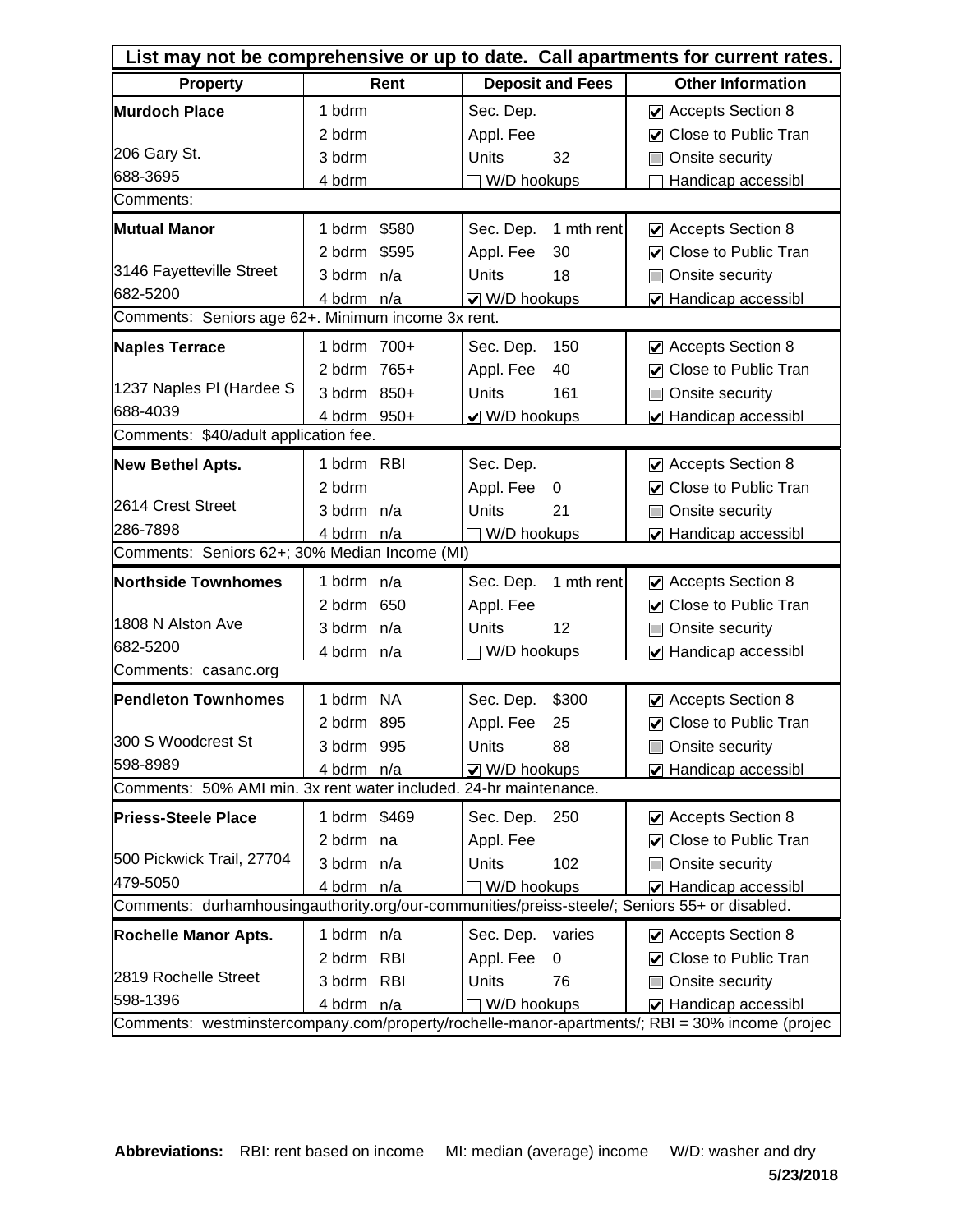| List may not be comprehensive or up to date. Call apartments for current rates.       |                                                                      |                         |                                                                                                  |  |  |  |  |  |  |
|---------------------------------------------------------------------------------------|----------------------------------------------------------------------|-------------------------|--------------------------------------------------------------------------------------------------|--|--|--|--|--|--|
| <b>Property</b>                                                                       | Rent                                                                 | <b>Deposit and Fees</b> | <b>Other Information</b>                                                                         |  |  |  |  |  |  |
| <b>Rockwood Cottages &amp;</b>                                                        | 1 bdrm RBI                                                           | 1 month r<br>Sec. Dep.  | $\vee$ Accepts Section 8                                                                         |  |  |  |  |  |  |
| <b>Rockwood North</b>                                                                 | 2 bdrm 658                                                           | Appl. Fee<br>30         | <b>○</b> Close to Public Tran                                                                    |  |  |  |  |  |  |
| 104 Rock Cottage Ct.                                                                  | 3 bdrm n/a                                                           | <b>Units</b><br>44      | Onsite security<br>$\Box$                                                                        |  |  |  |  |  |  |
| 682-5200                                                                              | 4 bdrm n/a                                                           | W/D hookups             | ☑ Handicap accessibl                                                                             |  |  |  |  |  |  |
|                                                                                       | Comments: Seniors 62+; RBI. Max 35-60% MI. Laundry & community room. |                         |                                                                                                  |  |  |  |  |  |  |
| <b>Savannah Place</b>                                                                 | 1 bdrm NA                                                            | Sec. Dep.<br>1 mth rent | ☑ Accepts Section 8                                                                              |  |  |  |  |  |  |
|                                                                                       | 2 bdrm 670                                                           | Appl. Fee<br>30         | Close to Public Tran                                                                             |  |  |  |  |  |  |
| 1519 Savannah Pl, 27713                                                               | 3 bdrm 785                                                           | Units<br>84             | Onsite security                                                                                  |  |  |  |  |  |  |
| 806-0944                                                                              | 4 bdrm n/a                                                           | V W/D hookups           | $\triangledown$ Handicap accessibl                                                               |  |  |  |  |  |  |
|                                                                                       |                                                                      |                         | Comments: upmapartments.com/find-housing/raleigh-durham/savannah-place-apartments; Water inclu   |  |  |  |  |  |  |
| <b>Sherwood Park Apts.</b>                                                            | 1 bdrm 405                                                           | Sec. Dep.<br>1 mth rent | $\vee$ Accepts Section 8                                                                         |  |  |  |  |  |  |
|                                                                                       | 2 bdrm 545                                                           | Appl. Fee<br>30         | <b>○</b> Close to Public Tran                                                                    |  |  |  |  |  |  |
| 500 McCallie Ave, #406                                                                | 3 bdrm 595                                                           | 71<br><b>Units</b>      | Onsite security<br>$\Box$                                                                        |  |  |  |  |  |  |
| 682-7278                                                                              | 4 bdrm n/a                                                           | ☑ W/D hookups           | $\triangleright$ Handicap accessibl                                                              |  |  |  |  |  |  |
|                                                                                       |                                                                      |                         | Comments: upmapartments.com/find-housing/raleigh-durham/sherwood-park-apartments; Water incl.; i |  |  |  |  |  |  |
| <b>Springwood Park Apts.</b>                                                          | 1 bdrm n/a                                                           | Sec. Dep.<br>350        | $\triangledown$ Accepts Section 8                                                                |  |  |  |  |  |  |
|                                                                                       | 2 bdrm 795+                                                          | Appl. Fee<br>60         | <b>○</b> Close to Public Tran                                                                    |  |  |  |  |  |  |
| 3004 lvy Wood Ln                                                                      | 3 bdrm 895+                                                          | Units<br>100            | □ Onsite security                                                                                |  |  |  |  |  |  |
| 596-1259                                                                              | 4 bdrm n/a                                                           | $\vee$ W/D hookups      | ☑ Handicap accessibl                                                                             |  |  |  |  |  |  |
| Comments: springwooddurham.com realestateassoc.com, income 3x rent.                   |                                                                      |                         |                                                                                                  |  |  |  |  |  |  |
| St. Joseph's Place                                                                    | 1 bdrm RBI                                                           | Sec. Dep.               | Accepts Section 8                                                                                |  |  |  |  |  |  |
|                                                                                       | 2 bdrm RBI                                                           | Appl. Fee               | ○ Close to Public Tran                                                                           |  |  |  |  |  |  |
| 506 Hope Avenue                                                                       | 3 bdrm n/a                                                           | Units<br>32             | Onsite security<br>H                                                                             |  |  |  |  |  |  |
| 682-9807                                                                              | 4 bdrm n/a                                                           | W/D hookups             | $\nabla$ Handicap accessibl                                                                      |  |  |  |  |  |  |
| Comments: uchas.org/st-josephs-place-durham-nc-affordable-housing; Seniors 62 & over. |                                                                      |                         |                                                                                                  |  |  |  |  |  |  |
| <b>Stewart Heights, Circle</b>                                                        | 1 bdrm \$580                                                         | Sec. Dep.<br>1 mth rent | $\vee$ Accepts Section 8                                                                         |  |  |  |  |  |  |
| & Square                                                                              | 2 bdrm \$595                                                         | Appl. Fee<br>30         | <b>☑</b> Close to Public Tran                                                                    |  |  |  |  |  |  |
| 202 Jan Court                                                                         | 3 bdrm n/a                                                           | Units<br>64             | Onsite security                                                                                  |  |  |  |  |  |  |
| 682-5200                                                                              | 4 bdrm n/a                                                           | V W/D hookups           | ☑ Handicap accessibl                                                                             |  |  |  |  |  |  |
| Comments: Income-based apartments may be available.                                   |                                                                      |                         |                                                                                                  |  |  |  |  |  |  |
| <b>The Rock Apartments</b>                                                            | 1 bdrm 600                                                           | 1 mth rent<br>Sec. Dep. | ☑ Accepts Section 8                                                                              |  |  |  |  |  |  |
|                                                                                       | 2 bdrm 850                                                           | 50<br>Appl. Fee         | ☑ Close to Public Tran                                                                           |  |  |  |  |  |  |
| 1119 Gurley St & Geer St                                                              | 3 bdrm n/a                                                           | Units<br>22             | □ Onsite security                                                                                |  |  |  |  |  |  |
| 821-9355                                                                              | 4 bdrm n/a                                                           | V W/D hookups           | ☑ Handicap accessibl                                                                             |  |  |  |  |  |  |
| Comments: Water included in 2 BR on-site manager.                                     |                                                                      |                         |                                                                                                  |  |  |  |  |  |  |
| <b>Underwood Apts.</b>                                                                | 1 bdrm 550                                                           | 1 mth rent<br>Sec. Dep. | $\vee$ Accepts Section 8                                                                         |  |  |  |  |  |  |
|                                                                                       | 2 bdrm n/a                                                           | Appl. Fee<br>25         | ☑ Close to Public Tran                                                                           |  |  |  |  |  |  |
| 811 Underwood Street                                                                  | 3 bdrm n/a                                                           | Units<br>44             | Onsite security<br>H                                                                             |  |  |  |  |  |  |
| 489-0579                                                                              | 4 bdrm n/a                                                           | W/D hookups             | ☑ Handicap accessibl                                                                             |  |  |  |  |  |  |
| Comments: casanc.org/maplewood-one-bedroom/                                           |                                                                      |                         |                                                                                                  |  |  |  |  |  |  |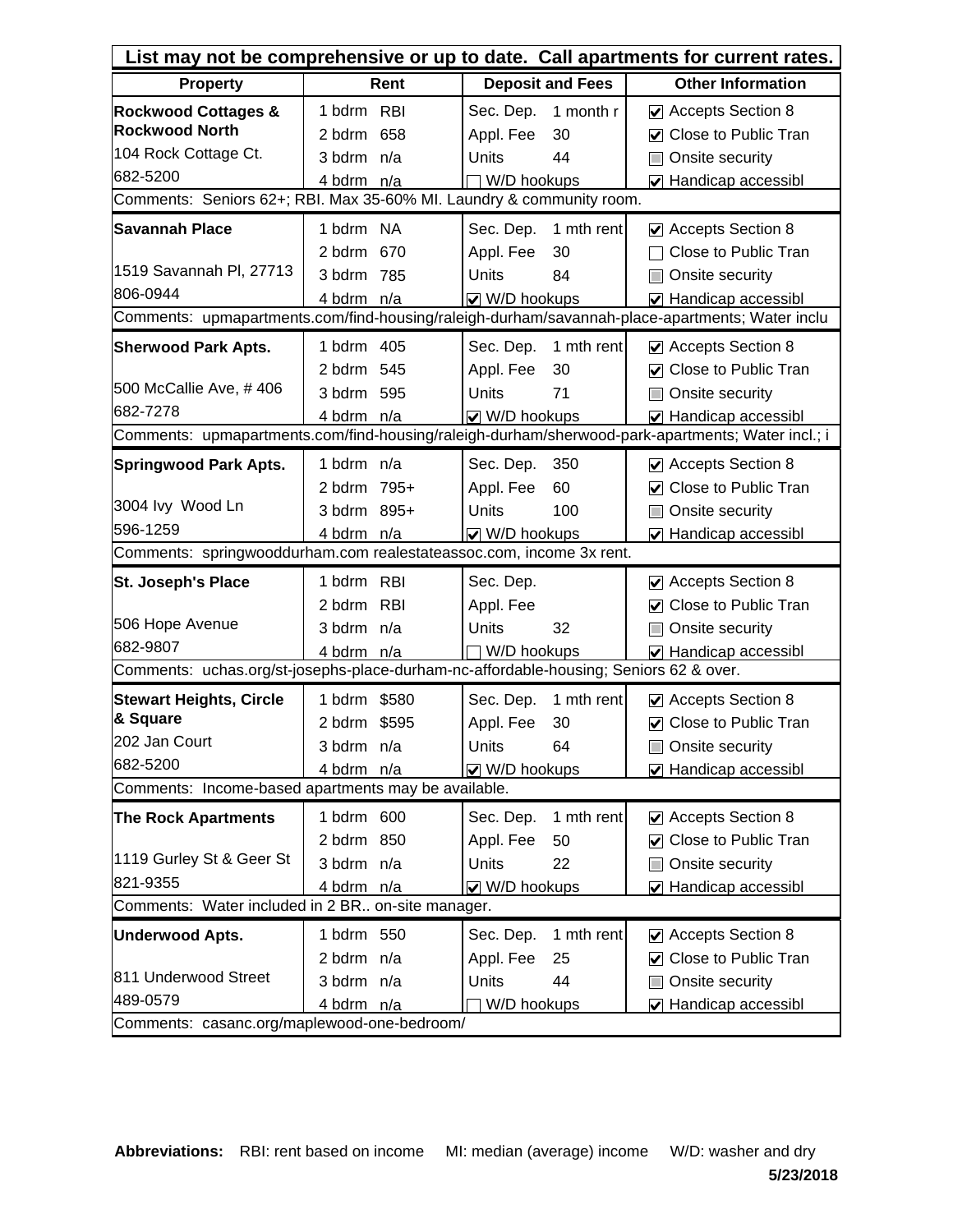| List may not be comprehensive or up to date. Call apartments for current rates. |                                 |                               |                                      |  |  |
|---------------------------------------------------------------------------------|---------------------------------|-------------------------------|--------------------------------------|--|--|
| <b>Property</b>                                                                 | <b>Deposit and Fees</b><br>Rent |                               | <b>Other Information</b>             |  |  |
| <b>Vesson Court Apts</b>                                                        | 1 bdrm \$400-45                 | Sec. Dep.<br>1 mth ren        | $\triangleright$ Accepts Section 8   |  |  |
|                                                                                 | 2 bdrm NA?                      | Appl. Fee                     | $\triangledown$ Close to Public Tran |  |  |
| 2420 Vesson Ave 27707                                                           | 3 bdrm NA?                      | Units<br>0                    | Onsite security<br>H                 |  |  |
| 754-9960                                                                        | 4 bdrm NA                       | W/D hookups                   | Handicap accessibl                   |  |  |
| Comments: casanc.org/project/vesson-court-durham/; water incl, income based.    |                                 |                               |                                      |  |  |
| <b>West Park Apts.</b>                                                          | 1 bdrm $n/a$                    | Sec. Dep.<br>1 mth rent       | $\triangleright$ Accepts Section 8   |  |  |
|                                                                                 | 2 bdrm 535                      | Appl. Fee 25                  | $\nabla$ Close to Public Tran        |  |  |
| l1009 Cornell St                                                                | 3 bdrm 585                      | Units                         | □ Onsite security                    |  |  |
| 490-0063                                                                        | 4 bdrm n/a                      | $\overline{\vee}$ W/D hookups | Handicap accessibl                   |  |  |
| Comments: dclt.org, 40% AMI, water incl, gas heat, W/D connections.             |                                 |                               |                                      |  |  |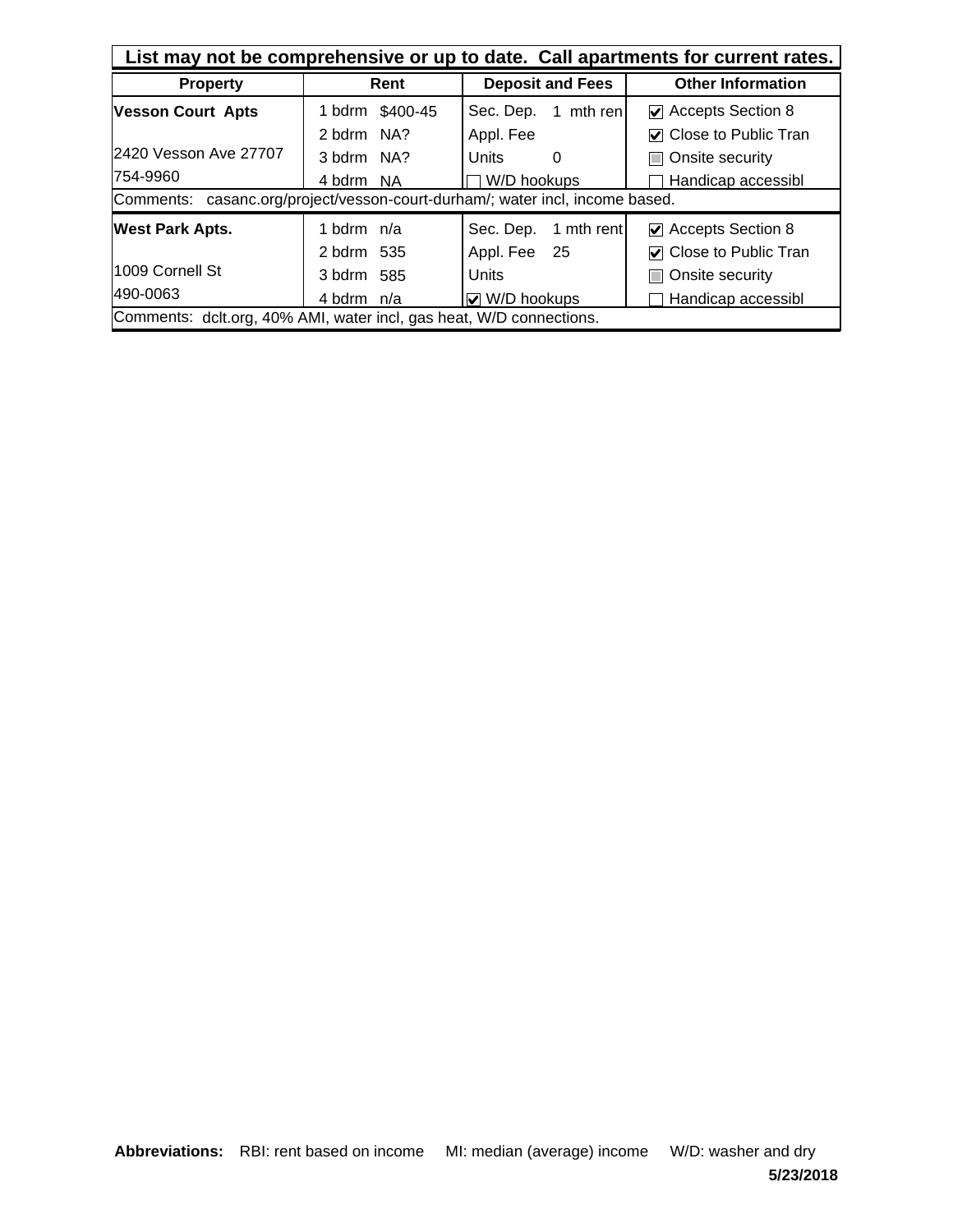#### **Apartments for Seniors, Veterans & Persons with Disabilities. Call for current rents. This resource may not be updated.**

| <b>Carver Creek</b>                        |            |     | 1 bdrm 750+                                                                        |                         | $\triangledown$ Section 8 | $\triangledown$ Facilities HC Acces   |
|--------------------------------------------|------------|-----|------------------------------------------------------------------------------------|-------------------------|---------------------------|---------------------------------------|
| 531 E Carver Street                        |            |     | n/a                                                                                | ⊻                       |                           | Public Trans   Onsite security        |
| 471-6913                                   | Units: 48  |     | Comments: carvercreekapartments.com seniors 55+ TueThu 9am-6pm.                    |                         |                           |                                       |
| <b>Durham Hosiery Mill</b>                 |            |     | 1 bdrm RBI                                                                         |                         | Section 8                 | $\triangledown$ Facilities HC Acces   |
| 804 Angier Avenue                          |            |     | <b>RBI</b>                                                                         | ⊻                       |                           | Public Trans <b>D</b> Onsite security |
| 682-4866                                   | Units: 150 |     | Comments: Elderly 62+ or disabled, max 45% MI; police report required.             |                         |                           |                                       |
| <b>Emerson Woods</b>                       |            |     | 1 bdrm RBI                                                                         |                         | $\nabla$ Section 8        | $\nabla$ Facilities HC Acces          |
| 221 Commons Blvd, 27704                    |            |     | na?                                                                                | ⊻                       |                           | Public Trans   Onsite security        |
| 797-2174                                   | Units: 18  |     | Comments: Persons with disabilities. Income limits. voa.org/housing_properties/eme |                         |                           |                                       |
| <b>Forest Hills Heights</b>                |            |     | 1 bdrm RBI                                                                         |                         | Section 8                 | $\nabla$ Facilities HC Acces          |
| 700 S Mangum Street                        |            |     | <b>RBI</b>                                                                         | ⊻                       |                           | Public Trans   Onsite security        |
| 683-8766                                   | Units: 55  |     | Comments: Age 50+;durhamhousingauthority.org/our-communities/forest-hill-heights/  |                         |                           |                                       |
| <b>JFK Towers</b>                          |            |     | 1 bdrm RBI                                                                         | $\overline{\mathbf{v}}$ | Section 8                 | $\nabla$ Facilities HC Acces          |
| 4900 N Roxboro Road                        |            |     |                                                                                    | ⊻                       |                           | Public Trans   Onsite security        |
| 477-9813                                   | Units:     | 178 | Comments: Elderly or disabled; max inc \$20,850/yr single, \$23,800/yr couple.     |                         |                           |                                       |
| <b>JJ Henderson Towers</b>                 |            |     | 1 bdrm RBI                                                                         |                         | Section 8                 | $\nabla$ Facilities HC Acces          |
| 807 South Duke Street                      |            |     | <b>RBI</b>                                                                         | ⊻                       |                           | Public Trans <b>D</b> Onsite security |
| 683-8766                                   | Units: 178 |     | Comments: Age 50+; durhamhousingauthority.org/our-communities/j-j-henderson-hou    |                         |                           |                                       |
|                                            |            |     |                                                                                    |                         |                           |                                       |
| L. W. Reid Homes                           |            |     | 1 bdrm RBI                                                                         |                         | Section 8                 | $\triangledown$ Facilities HC Acces   |
| 2608 Crest Street                          |            |     |                                                                                    | V                       |                           | Public Trans @ Onsite security        |
| 286-7898                                   | Units: 24  |     | Comments: Elderly or disabled; rent based on income.                               |                         |                           |                                       |
| Lakeside Garden Apts.                      |            |     | 1 bdrm 715                                                                         | ⊽                       | Section 8                 | $\triangleright$ Facilities HC Acces  |
| 820 Martin Luther King, Jr. Pkwy 850       |            |     |                                                                                    | ⊻                       |                           | Public Trans □ Onsite security        |
| 484-0390                                   | Units: 160 |     | Comments: Seniors 55 & older, washer/dryer hookup in 2 bedrooms only.              |                         |                           |                                       |
| <b>Maplewood Square</b>                    |            |     | 1 bdrm \$357                                                                       | $\blacktriangledown$    | Section 8                 | $\triangledown$ Facilities HC Acces   |
| 1520 Chapel Hill Road                      |            |     | \$450                                                                              | ⊻                       |                           | Public Trans   Onsite security        |
| 402-1684                                   | Units: 0   |     | Comments: dhic.org/property/maplewood-square/;Seniors 55 and older. Income limit.  |                         |                           |                                       |
| <b>MOREENE ROAD</b>                        |            |     | 1 bdrm                                                                             |                         | Section 8                 | <b>Facilities HC Acces</b>            |
| 3412 Glasson Street                        |            |     |                                                                                    |                         |                           | Public Trans @ Onsite security        |
| 382-0321                                   | Units: 224 |     | Comments: durhamhousingauthority.org/our-communities/morreene-road/                |                         |                           |                                       |
| Morehead Hills Senior Apts. (el 1 bdrm RBI |            |     |                                                                                    | $\blacktriangledown$    | Section 8                 | $\triangleright$ Facilities HC Acces  |
| 500 Cobb Street                            |            |     | n/a                                                                                | ⊻                       |                           | Public Trans   Onsite security        |
| 683-2713                                   | Units: 69  |     | Comments: ccinvest.com/properties/morehead-hills/: seniors 62+; Rent Based on Inco |                         |                           |                                       |
| <b>Morning Glory Apts.</b>                 |            |     | 1 bdrm RBI                                                                         |                         | Section 8                 | $\triangledown$ Facilities HC Acces   |
| 705 E. Main Street                         |            |     | <b>RBI</b>                                                                         | M                       |                           | Public Trans @ Onsite security        |

**Key for abbreviations:** RBI: rent based on income

MI: median (average) income W/D: washer and dryer

Sect 8: accept Section 8 Public Trans: close to DATA HC Access: handicap accessible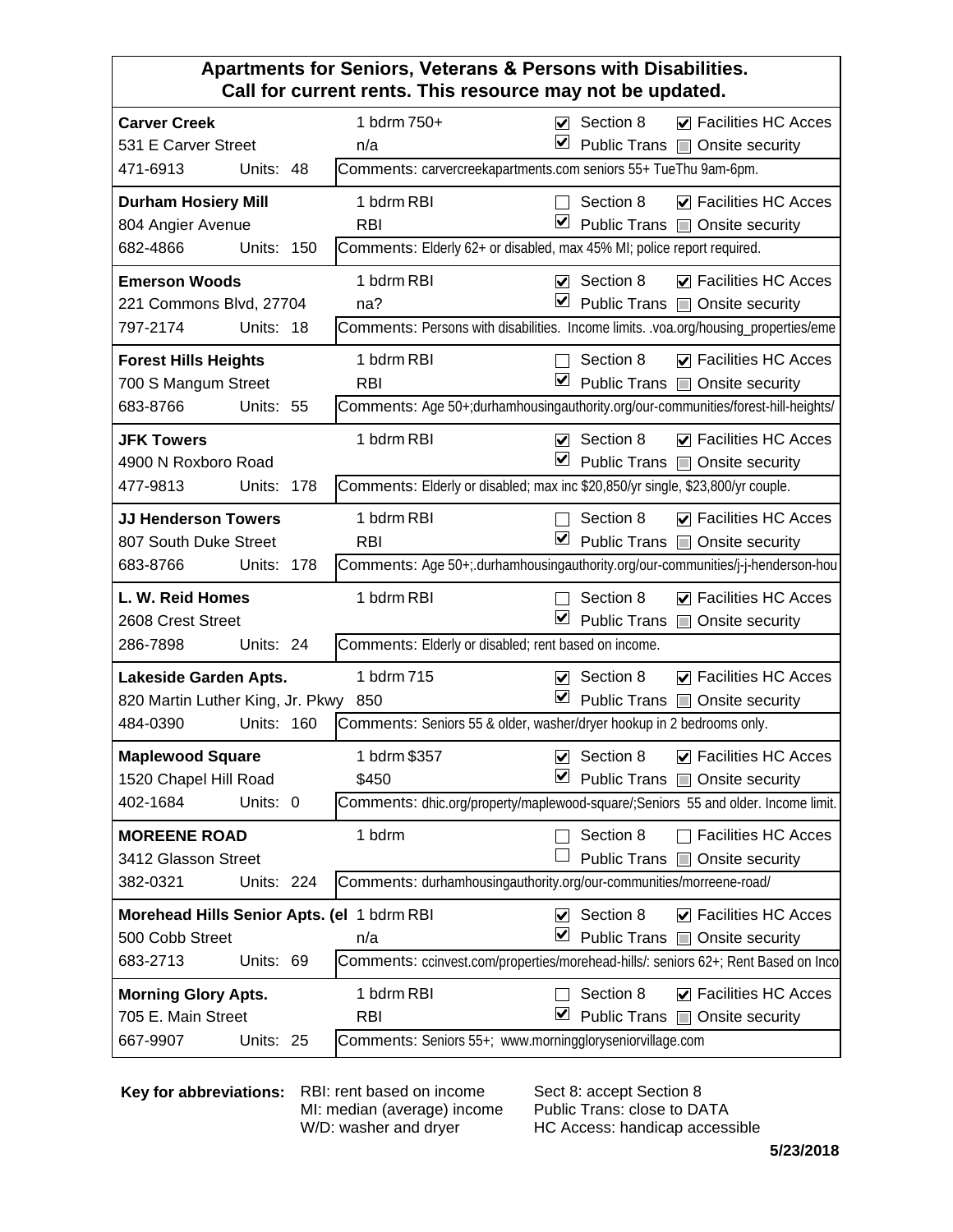#### **Apartments for Seniors, Veterans, and Persons with Disabilities. Call for current rents. This resource may not be updated.**

| <b>Mutual Manor</b><br>3146 Fayetteville Street                     |            | 1 bdrm \$580<br>\$595                                                                                  | ✓<br>⊻                    | Section 8<br><b>Public Trans</b> | $\triangledown$ Facilities HC Acces<br>□ Onsite security               |
|---------------------------------------------------------------------|------------|--------------------------------------------------------------------------------------------------------|---------------------------|----------------------------------|------------------------------------------------------------------------|
| 682-5200<br>Units: 18                                               |            | Comments: Seniors age 62+. Minimum income 3x rent.                                                     |                           |                                  |                                                                        |
| New Bethel Apts.<br>2614 Crest Street                               |            | 1 bdrm RBI                                                                                             | M<br>M                    | Section 8<br><b>Public Trans</b> | $\triangledown$ Facilities HC Acces<br>□ Onsite security               |
| 286-7898<br>Units: 21                                               |            | Comments: Seniors 62+; 30% Median Income (MI)                                                          |                           |                                  |                                                                        |
| <b>Oldham Towers</b><br>519 E Main Street                           |            | 1 bdrm RBI<br><b>RBI</b>                                                                               | ⊻                         | Section 8                        | $\triangledown$ Facilities HC Acces<br>Public Trans □ Onsite security  |
| 682-5319                                                            | Units: 106 | Comments: Elderly or disabled; durhamhousing authority.org/our-communities/oldham-                     |                           |                                  |                                                                        |
| <b>Priess-Steele Place</b><br>500 Pickwick Trail, 27704<br>479-5050 | Units: 102 | 1 bdrm \$469<br>na<br>Comments: durhamhousingauthority.org/our-communities/preiss-steele/; Seniors 55+ | $\blacktriangledown$<br>M | Section 8                        | $\nabla$ Facilities HC Acces<br>Public Trans □ Onsite security         |
| <b>Rockwood Cottages &amp; Rockw</b><br>104 Rock Cottage Ct.        |            | 1 bdrm RBI<br>658                                                                                      | $\blacktriangledown$<br>⊻ | Section 8                        | $\nabla$ Facilities HC Acces<br>Public Trans □ Onsite security         |
| 682-5200<br>Units: 44                                               |            | Comments: Seniors 62+; RBI. Max 35-60% MI. Laundry & community room.                                   |                           |                                  |                                                                        |
| St. Joseph's Place<br>506 Hope Avenue                               |            | 1 bdrm RBI<br><b>RBI</b>                                                                               | $\blacktriangledown$<br>⊻ | Section 8                        | $\triangleright$ Facilities HC Acces<br>Public Trans ■ Onsite security |
| 682-9807                                                            | Units: 32  | Comments: uchas.org/st-josephs-place-durham-nc-affordable-housing; Seniors 62 &                        |                           |                                  |                                                                        |

**Key for abbreviations:** RBI: rent based on income MI: median (average) income W/D: washer and dryer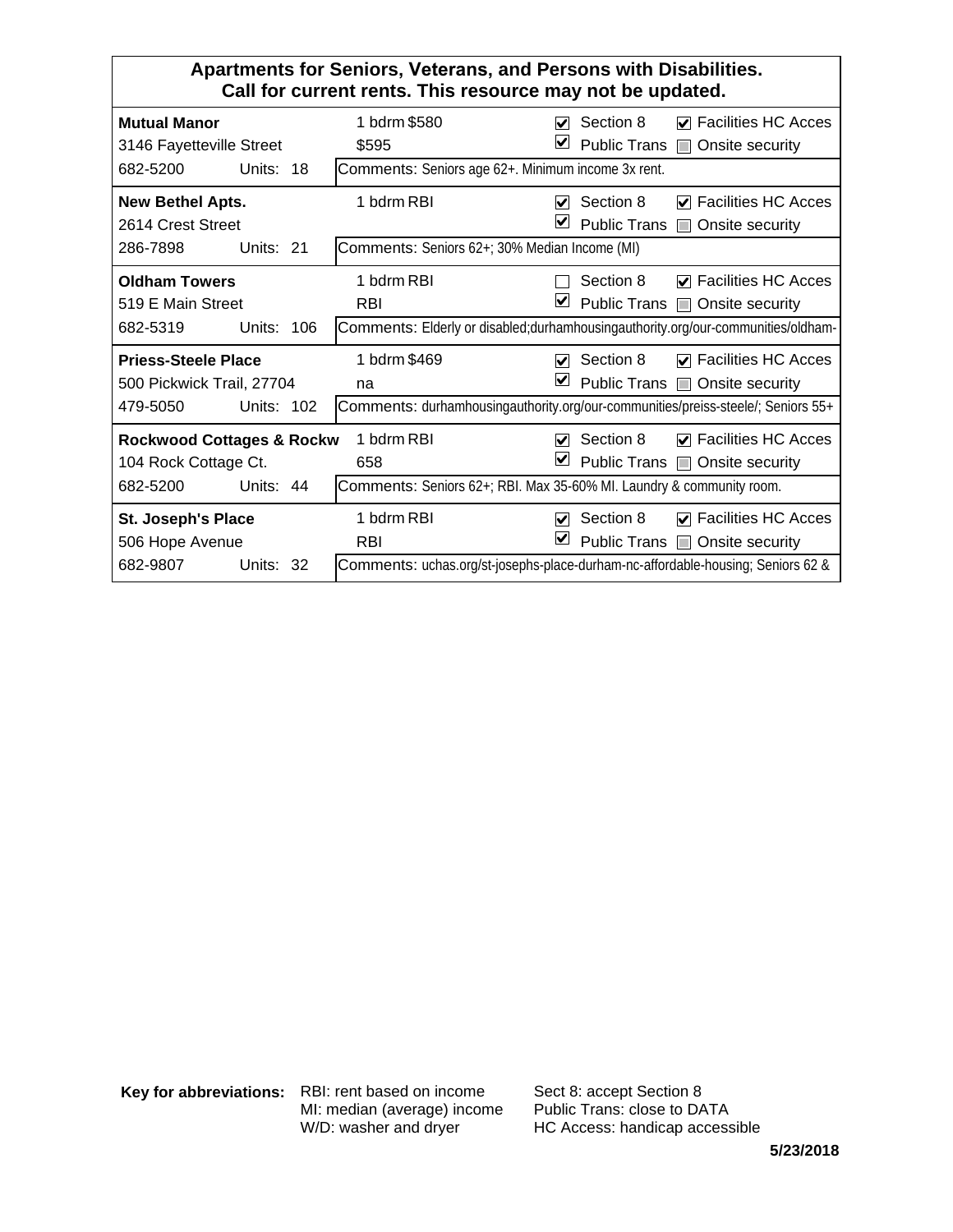**Apartments with Rent Based on Income (not limited to seniors or persons with disabilities). Information may not be up to date. Please contact apartments for current rates. For Public Housing, contact: Durham Housing Authority, 330 E. Main St., 919-683-1551, www.durhamhousingauthority.org**

| Rent<br>Call for current rents and other costs.                      |                                                                                   |  |
|----------------------------------------------------------------------|-----------------------------------------------------------------------------------|--|
| 1 bdrm                                                               | $\Box$ Facilities HC Acces<br>Section 8                                           |  |
| <b>RBI</b>                                                           | ⊻<br>Public Trans <b>D</b> Onsite security                                        |  |
| Comments: durhamhousingauthority.org/our-communities/club-boulevard/ |                                                                                   |  |
| 1 bdrm                                                               | Section 8<br><b>Facilities HC Acces</b>                                           |  |
| <b>RBI</b>                                                           | ⊻<br>Public Trans   Onsite security                                               |  |
|                                                                      | Comments: durhamhousingauthority.org/our-communities/cornwallis-road/             |  |
| 1 bdrm n/a                                                           | Section 8<br>$\nabla$ Facilities HC Acces                                         |  |
| <b>RBI</b>                                                           | $\blacksquare$ Public Trans $\blacksquare$ Onsite security                        |  |
|                                                                      | Comments: Rent based on income (30%), in-house program, application fee           |  |
| 1 bdrm                                                               | <b>Facilities HC Acces</b><br>Section 8                                           |  |
| <b>RBI</b>                                                           | M<br>Public Trans ■ Onsite security                                               |  |
|                                                                      | Comments: durhamhousingauthority.org/our-communities/damar-court/                 |  |
| 1 bdrm n/a                                                           | $\triangledown$ Section 8<br>$\triangledown$ Facilities HC Acces                  |  |
| 835                                                                  | ⊻<br>Public Trans @ Onsite security                                               |  |
|                                                                      | Comments: pointesatdowntown.com; RBI waitlist.                                    |  |
| 1 bdrm 450-525                                                       | Section 8<br><b>Facilities HC Acces</b>                                           |  |
| 575-600                                                              | Public Trans<br>Onsite security                                                   |  |
|                                                                      | Comments: casanc.org; income-based; electric included.                            |  |
| 1 bdrm                                                               | <b>Facilities HC Acces</b><br>Section 8                                           |  |
| <b>RBI</b>                                                           | ⊻<br>Public Trans   Onsite security                                               |  |
|                                                                      | Comments: durhamhousingauthority.org/our-communities/hoover-road/                 |  |
| 1 bdrm                                                               | <b>Facilities HC Acces</b><br>Section 8                                           |  |
| <b>RBI</b>                                                           | ☑<br>Public Trans   Onsite security                                               |  |
|                                                                      | Comments: durhamhousingauthority.org/our-communities/laurel-oaks/                 |  |
| 1 bdrm                                                               | Section 8<br><b>Facilities HC Acces</b>                                           |  |
| <b>RBI</b>                                                           | M<br>Public Trans   Onsite security                                               |  |
|                                                                      | Comments: durhamhousingauthority.org/our-communities/liberty-street/              |  |
| 1 bdrm 970+                                                          | Section 8<br><b>Facilities HC Acces</b><br>V                                      |  |
| 1180+                                                                | Public Trans<br>Onsite security                                                   |  |
|                                                                      | Comments: 60% AMI, M-F 8:30-5pm, Sat. 10am-2pm, loftsatsouthside.com              |  |
| 1 bdrm n/a                                                           | Section 8<br>$\triangleright$ Facilities HC Acces<br>$\blacktriangleright$        |  |
| <b>RBI</b>                                                           | M<br>Public Trans @ Onsite security                                               |  |
|                                                                      | Comments: Rent & deposit based on income; Income, credit & criminal record checks |  |
|                                                                      |                                                                                   |  |

**Key for abbreviations:** RBI: rent based on income

MI: median (average) income W/D: washer and dryer

Sect 8: accept Section 8 Public Trans: close to DATA HC Access: handicap accessible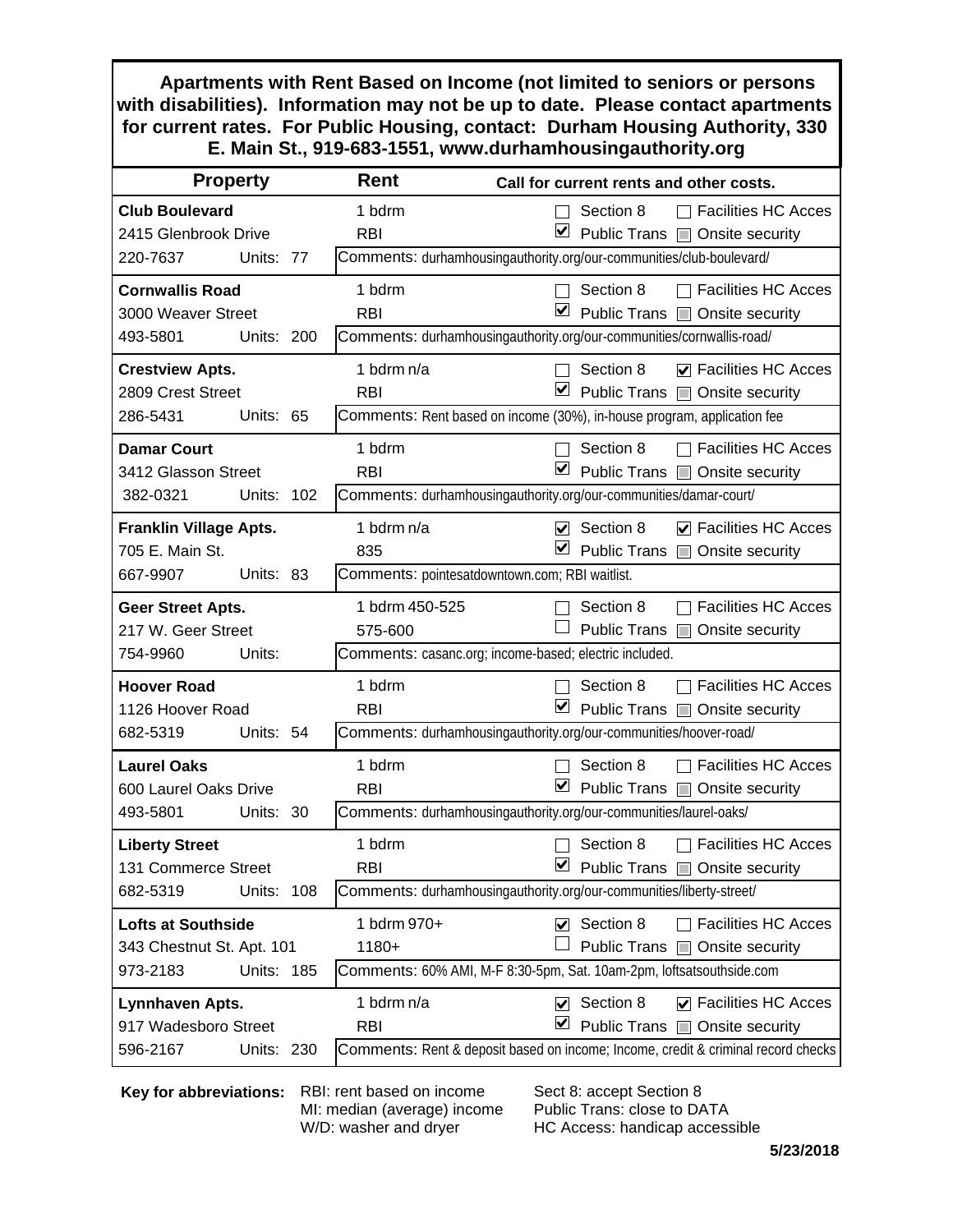| <b>Property</b>                                                                       | <b>Rent</b><br>Call for current rents and other costs. |                                                                                                                                                                                               |
|---------------------------------------------------------------------------------------|--------------------------------------------------------|-----------------------------------------------------------------------------------------------------------------------------------------------------------------------------------------------|
| <b>Maple Court (Veterans only)</b><br>207 Commons Blvd<br>Units: 24<br>477-0571       | 1 bdrm RBI<br>n/a                                      | <b>▽</b> Facilities HC Acces<br>Section 8<br>$\blacktriangledown$<br>⊻<br>Public Trans @ Onsite security<br>Comments: voa.org/housing_properties/voa-durham-maple-court; VA referrals for vet |
| <b>McDougald Terrace</b><br>1101 Lawson Street<br>596-1639<br>Units: 360              | 1 bdrm                                                 | Section 8<br><b>Facilities HC Acces</b><br>$\mathbf{I}$<br>⊻<br>Public Trans   Onsite security<br>Comments: durhamhousingauthority.org/our-communities/mcdougald-terrace/                     |
| <b>Oakley Square Apts.</b><br>1835 Cheek Road<br>682-2701<br>Units:<br>100            | 1 bdrm RBI<br><b>RBI</b>                               | Section 8<br>$\triangledown$ Facilities HC Acces<br>⊻<br>Public Trans   Onsite security<br>Comments: wajmanagement.com/property/oakley-square-apartments/; Rent & deposit                     |
| <b>Oxford Manor</b><br>3633 Keystone Place<br>220-7637<br>Units: 172                  | 1 bdrm                                                 | Section 8<br>$\Box$ Facilities HC Acces<br>⊻<br>Public Trans □ Onsite security<br>Comments: durhamhousingauthority.org/our-communities/oxford-manor/                                          |
| <b>Rochelle Manor Apts.</b><br>2819 Rochelle Street<br>598-1396<br>Units: 76          | 1 bdrm n/a<br><b>RBI</b>                               | Section 8<br>$\nabla$ Facilities HC Acces<br>$\overline{\mathbf{v}}$<br>⊻<br>Public Trans   Onsite security<br>Comments: westminstercompany.com/property/rochelle-manor-apartments/; RBI = 30 |
| <b>Scattered Sites</b><br>300 Gary Street<br>683-8766<br>Units: 25                    | 1 bdrm                                                 | <b>Facilities HC Acces</b><br>Section 8<br>⊻<br>Public Trans ■ Onsite security<br>Comments: durhamhousingauthority.org/our-communities/scattered-sites/                                       |
| Stewart Heights, Circle & Squa 1 bdrm \$580<br>202 Jan Court<br>682-5200<br>Units: 64 | \$595                                                  | <b>V</b> Facilities HC Acces<br>Section 8<br>$\overline{\mathbf{v}}$<br>$\vert\!\mathbf{v}\vert$<br>Public Trans @ Onsite security<br>Comments: Income-based apartments may be available.     |
| <b>Vesson Court Apts</b><br>2420 Vesson Ave 27707<br>Units: 0<br>754-9960             | 1 bdrm \$400-450<br>NA?                                | Section 8<br><b>Facilities HC Acces</b><br>$\blacktriangledown$<br>⊻<br>Public Trans <b>D</b> Onsite security<br>Comments: casanc.org/project/vesson-court-durham/; water incl, income based. |

### **Information may not be up to date. Please contact apartments for current rates.**

**Apartments with Rent Based on Income (not limited to seniors, veterans or persons with disabilities).** 

**For Public Housing, contact: Durham Housing Authority, 330 E. Main St. 27701, 919-683-1551, www.durhamhousingauthority.org**

**Key for abbreviations:** RBI: rent based on income MI: median (average) income W/D: washer and dryer

Sect 8: accept Section 8 Public Trans: close to DATA HC Access: handicap accessible